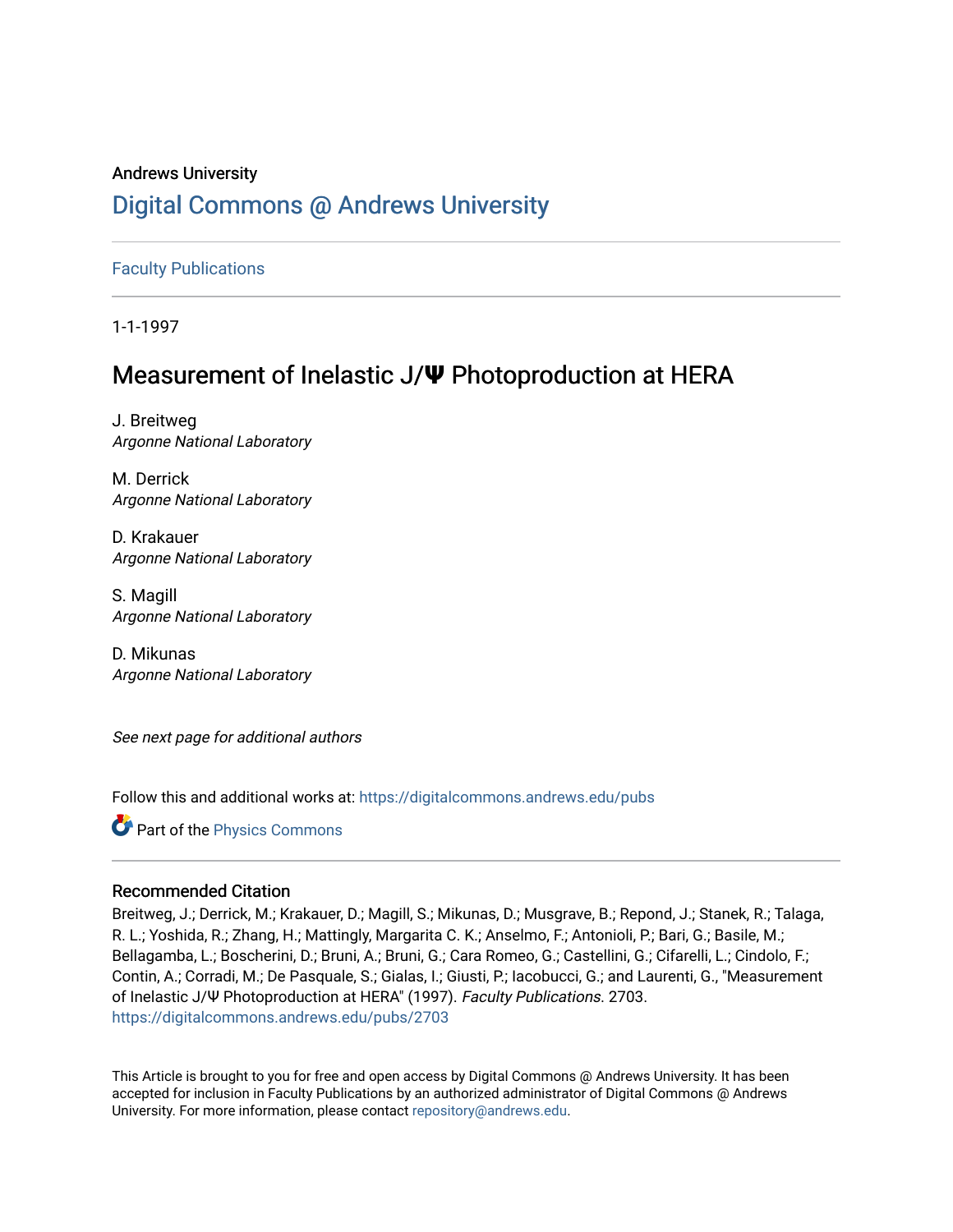#### Authors

- J. Breitweg, M. Derrick, D. Krakauer, S. Magill, D. Mikunas, B. Musgrave, J. Repond, R. Stanek, R. L. Talaga,
- R. Yoshida, H. Zhang, Margarita C. K. Mattingly, F. Anselmo, P. Antonioli, G. Bari, M. Basile, L. Bellagamba,
- D. Boscherini, A. Bruni, G. Bruni, G. Cara Romeo, G. Castellini, L. Cifarelli, F. Cindolo, A. Contin, M. Corradi,
- S. De Pasquale, I. Gialas, P. Giusti, G. Iacobucci, and G. Laurenti

This article is available at Digital Commons @ Andrews University:<https://digitalcommons.andrews.edu/pubs/2703>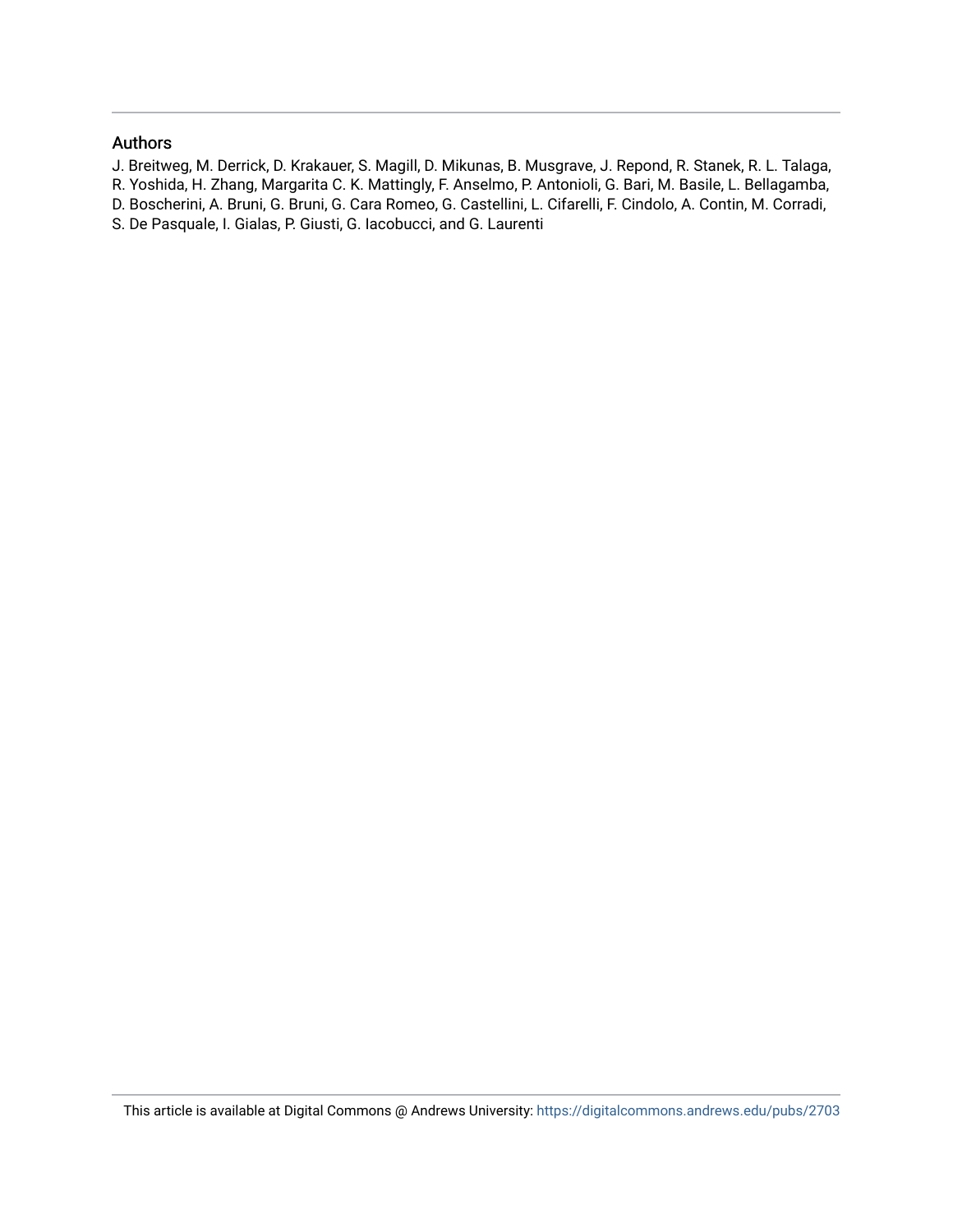# Measurement of Inelastic  $J/\psi$  Photoproduction at HERA

ZEUS Collaboration

#### Abstract

We present a measurement of the inelastic, non diffractive  $J/\psi$  photoproduction cross section in the reaction  $e^+p \to e^+ J/\psi X$  with the ZEUS detector at HERA. The J/ $\psi$  was identified using both the  $\mu^+\mu^-$  and  $e^+e^-$  decay channels and events were selected within the range  $0.4 < z < 0.9$   $(0.5 < z < 0.9)$  for the muon (electron) decay mode, where z is the fraction of the photon energy carried by the  $J/\psi$  in the proton rest frame. The cross section, the  $p_T^2$  and the z distributions, after having subtracted the contributions from resolved photon and diffractive proton dissociative processes, are given for the photon-proton centre of mass energy range  $50 < W < 180$  GeV;  $p_T^2$  is the square of the  ${\mathrm J}/\psi$  transverse momentum with respect to the incoming proton beam direction. In the kinematic range  $0.4 < z < 0.9$  and  $p_T^2 > 1$  GeV<sup>2</sup>, NLO calculations of the photon-gluon fusion process based on the colour-singlet model are in good agreement with the data. The predictions of a specific leading order colour-octet model, as formulated to describe the CDF data on  $J/\psi$  hadroproduction, are not consistent with the data.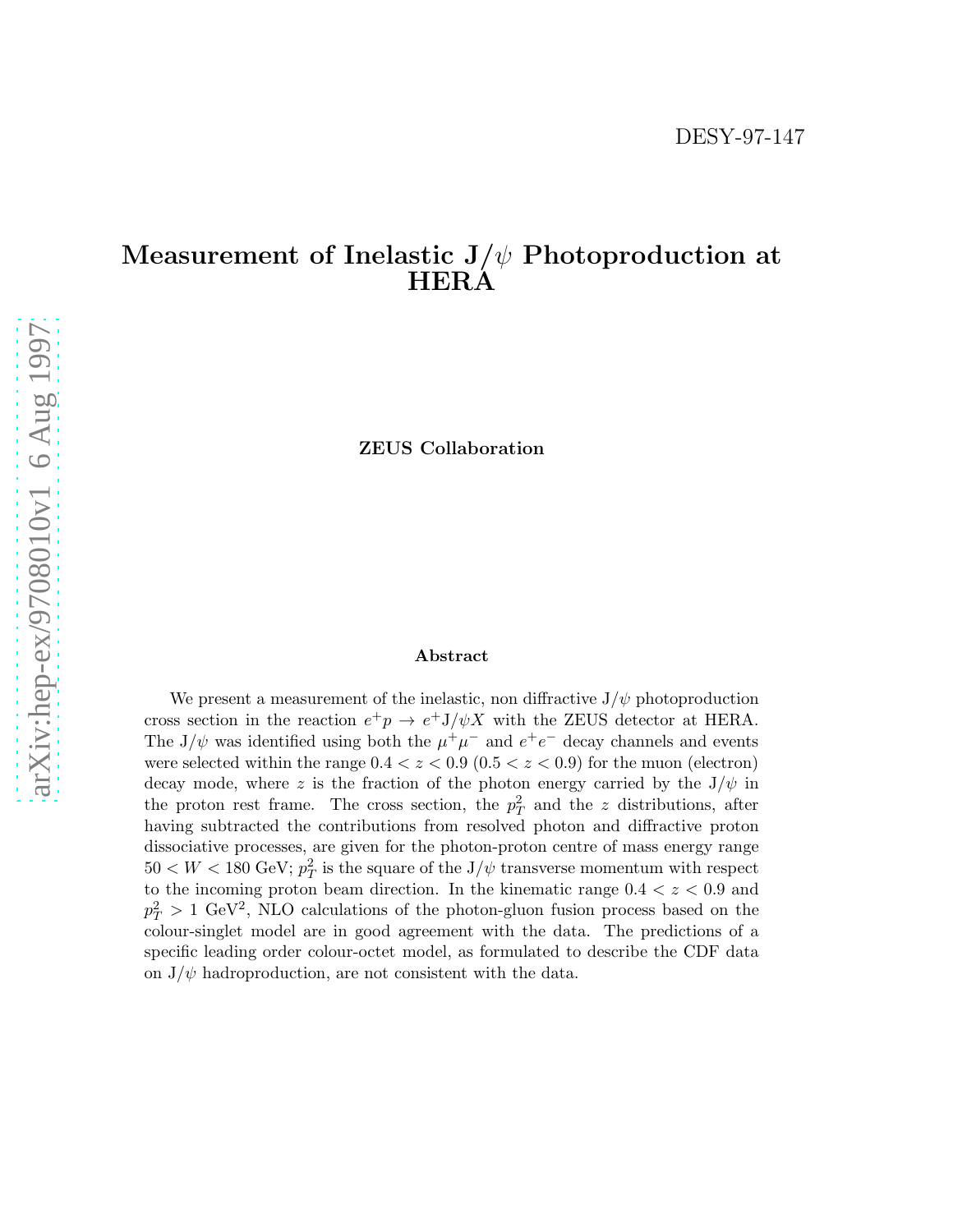## The ZEUS Collaboration

J. Breitweg, M. Derrick, D. Krakauer, S. Magill, D. Mikunas, B. Musgrave, J. Repond, R. Stanek, R.L. Talaga, R. Yoshida, H. Zhang Argonne National Laboratory, Argonne, IL, USA <sup>p</sup>

M.C.K. Mattingly Andrews University, Berrien Springs, MI, USA

F. Anselmo, P. Antonioli, G. Bari, M. Basile, L. Bellagamba, D. Boscherini, A. Bruni, G. Bruni, G. Cara Romeo, G. Castellini<sup>1</sup>, L. Cifarelli<sup>2</sup>, F. Cindolo, A. Contin, M. Corradi, S. De Pasquale, I. Gialas<sup>3</sup>, P. Giusti, G. Iacobucci, G. Laurenti, G. Levi, A. Margotti, T. Massam, R. Nania, F. Palmonari, A. Pesci, A. Polini, F. Ricci, G. Sartorelli, Y. Zamora Garcia<sup>4</sup>, A. Zichichi University and INFN Bologna, Bologna, Italy <sup>f</sup>

C. Amelung, A. Bornheim, I. Brock, K. Coböken, J. Crittenden, R. Deffner, M. Eckert, M. Grothe, H. Hartmann, K. Heinloth, L. Heinz, E. Hilger, H.-P. Jakob, U.F. Katz, R. Kerger, E. Paul, M. Pfeiffer, Ch. Rembser<sup>5</sup>, J. Stamm, R. Wedemeyer<sup>6</sup>, H. Wieber Physikalisches Institut der Universität Bonn, Bonn, Germany<sup>c</sup>

D.S. Bailey, S. Campbell-Robson, W.N. Cottingham, B. Foster, R. Hall-Wilton, M.E. Hayes, G.P. Heath, H.F. Heath, D. Piccioni, D.G. Roff, R.J. Tapper H.H. Wills Physics Laboratory, University of Bristol, Bristol, U.K. <sup>o</sup>

M. Arneodo<sup>7</sup> , R. Ayad, M. Capua, A. Garfagnini, L. Iannotti, M. Schioppa, G. Susinno Calabria University, Physics Dept.and INFN, Cosenza, Italy f

J.Y. Kim, J.H. Lee, I.T. Lim, M.Y. Pac<sup>8</sup> Chonnam National University, Kwangju, Korea <sup>h</sup>

A. Caldwell<sup>9</sup>, N. Cartiglia, Z. Jing, W. Liu, B. Mellado, J.A. Parsons, S. Ritz<sup>10</sup>, S. Sampson, F. Sciulli, P.B. Straub, Q. Zhu Columbia University, Nevis Labs., Irvington on Hudson, N.Y., USA <sup>q</sup>

P. Borzemski, J. Chwastowski, A. Eskreys, Z. Jakubowski, M.B. Przybycień, M. Zachara, L. Zawiejski Inst. of Nuclear Physics, Cracow, Poland<sup>j</sup>

L. Adamczyk<sup>11</sup>, B. Bednarek, M. Bukowy, K. Jeleń, D. Kisielewska, T. Kowalski, M. Przybycień, E. Rulikowska-Zarębska, L. Suszycki, J. Zając Faculty of Physics and Nuclear Techniques, Academy of Mining and Metallurgy, Cracow, Poland<sup>j</sup>

Z. Duliński, A. Kotański Jagellonian Univ., Dept. of Physics, Cracow, Poland <sup>k</sup>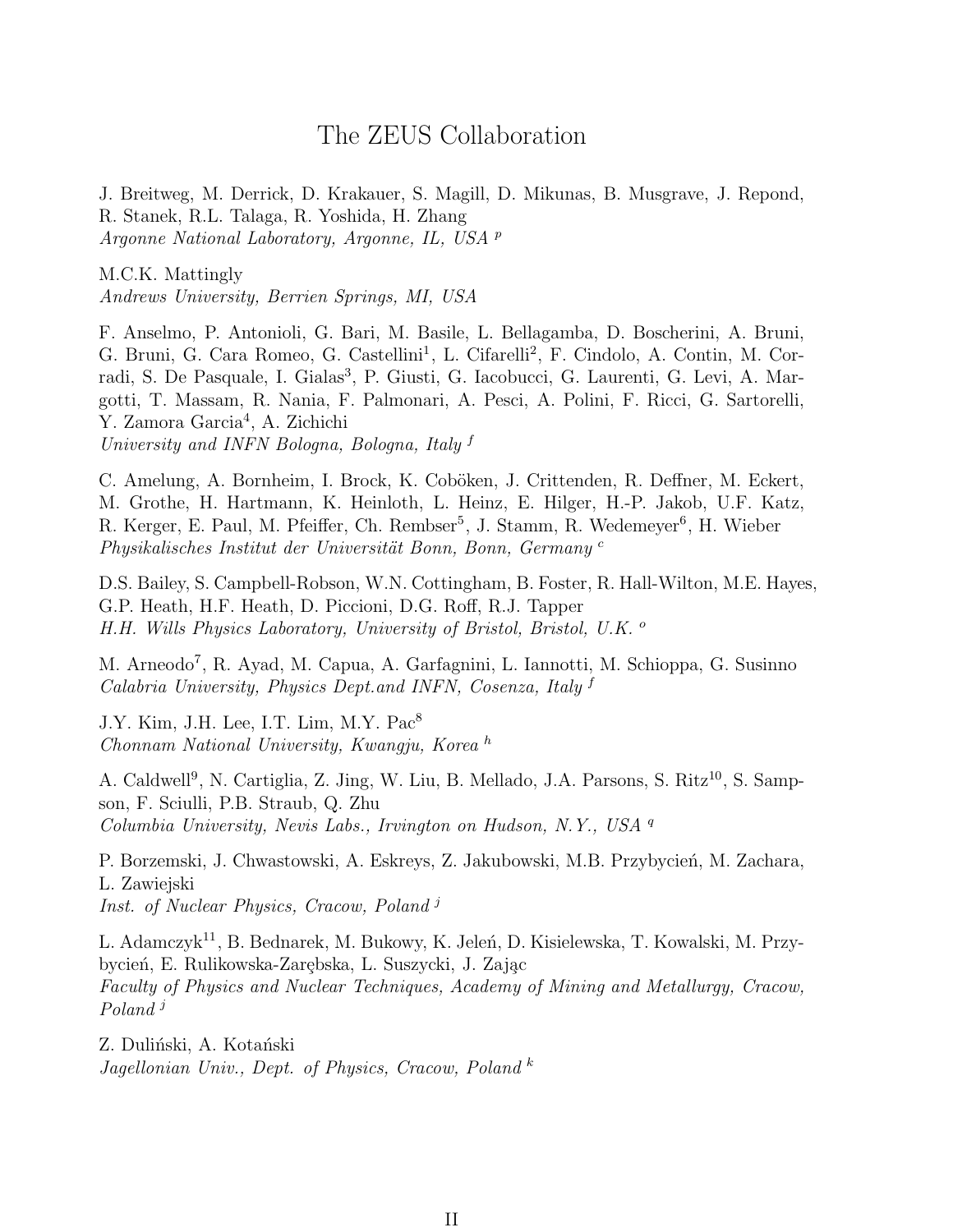G. Abbiendi<sup>12</sup>, L.A.T. Bauerdick, U. Behrens, H. Beier, J.K. Bienlein, G. Cases<sup>13</sup>, O. Deppe, K. Desler, G. Drews, U. Fricke, D.J. Gilkinson, C. Glasman, P. Göttlicher, J. Große-Knetter, T. Haas, W. Hain, D. Hasell, K.F. Johnson<sup>14</sup>, M. Kasemann, W. Koch, U. Kötz, H. Kowalski, J. Labs, L. Lindemann, B. Löhr, M. Löwe<sup>15</sup>, O. Mańczak, J. Milewski, T. Monteiro<sup>16</sup>, J.S.T. Ng<sup>17</sup>, D. Notz, K. Ohrenberg<sup>18</sup>, I.H. Park<sup>19</sup>, A. Pellegrino, F. Pelucchi, K. Piotrzkowski, M. Roco<sup>20</sup>, M. Rohde, J. Roldán, J.J. Ryan, A.A. Savin, U. Schneekloth, F. Selonke, B. Surrow, E. Tassi, T. Voß<sup>21</sup>, D. Westphal, G. Wolf, U. Wollmer<sup>22</sup>, C. Youngman, A.F. Zarnecki, W. Zeuner Deutsches Elektronen-Synchrotron DESY, Hamburg, Germany

B.D. Burow, H.J. Grabosch, A. Meyer, S. Schlenstedt DESY-IfH Zeuthen, Zeuthen, Germany

G. Barbagli, E. Gallo, P. Pelfer University and INFN, Florence, Italy <sup>f</sup>

G. Maccarrone, L. Votano INFN, Laboratori Nazionali di Frascati, Frascati, Italy <sup>f</sup>

A. Bamberger, S. Eisenhardt, P. Markun, T. Trefzger<sup>23</sup>, S. Wölfle Fakultät für Physik der Universität Freiburg i.Br., Freiburg i.Br., Germany<sup>c</sup>

J.T. Bromley, N.H. Brook, P.J. Bussey, A.T. Doyle, D.H. Saxon, L.E. Sinclair, E. Strickland, M.L. Utley<sup>24</sup>, R. Waugh, A.S. Wilson Dept. of Physics and Astronomy, University of Glasgow, Glasgow, U.K. <sup>o</sup>

I. Bohnet, N. Gendner, U. Holm, A. Meyer-Larsen, H. Salehi, K. Wick Hamburg University, I. Institute of Exp. Physics, Hamburg, Germany <sup>c</sup>

L.K. Gladilin<sup>25</sup>, D. Horstmann, D. Kçira, R. Klanner, E. Lohrmann, G. Poelz, W. Schott<sup>26</sup>, F. Zetsche Hamburg University, II. Institute of Exp. Physics, Hamburg, Germany <sup>c</sup>

T.C. Bacon, I. Butterworth, J.E. Cole, V.L. Harris, G. Howell, B.H.Y. Hung, L. Lamberti<sup>27</sup>, K.R. Long, D.B. Miller, N. Pavel, A. Prinias<sup>28</sup>, J.K. Sedgbeer, D. Sideris, A.F. Whitfield<sup>29</sup> Imperial College London, High Energy Nuclear Physics Group, London, U.K. <sup>o</sup>

U. Mallik, S.M. Wang, J.T. Wu University of Iowa, Physics and Astronomy Dept., Iowa City, USA  $^p$ 

P. Cloth, D. Filges Forschungszentrum Jülich, Institut für Kernphysik, Jülich, Germany

J.I. Fleck<sup>5</sup>, T. Ishii, M. Kuze, M. Nakao, K. Tokushuku, S. Yamada, Y. Yamazaki<sup>30</sup> Institute of Particle and Nuclear Studies, KEK, Tsukuba, Japan <sup>g</sup>

S.H. An, S.B. Lee, S.W. Nam<sup>31</sup>, H.S. Park, S.K. Park Korea University, Seoul, Korea <sup>h</sup>

F. Barreiro, J.P. Fernández, G. García, R. Graciani, J.M. Hernández, L. Hervás<sup>5</sup>, L. Labarga, M. Martínez, J. del Peso, J. Puga, J. Terrón<sup>32</sup>, J.F. de Trocóniz Univer. Autónoma Madrid, Depto de Física Teórica, Madrid, Spain  $<sup>n</sup>$ </sup>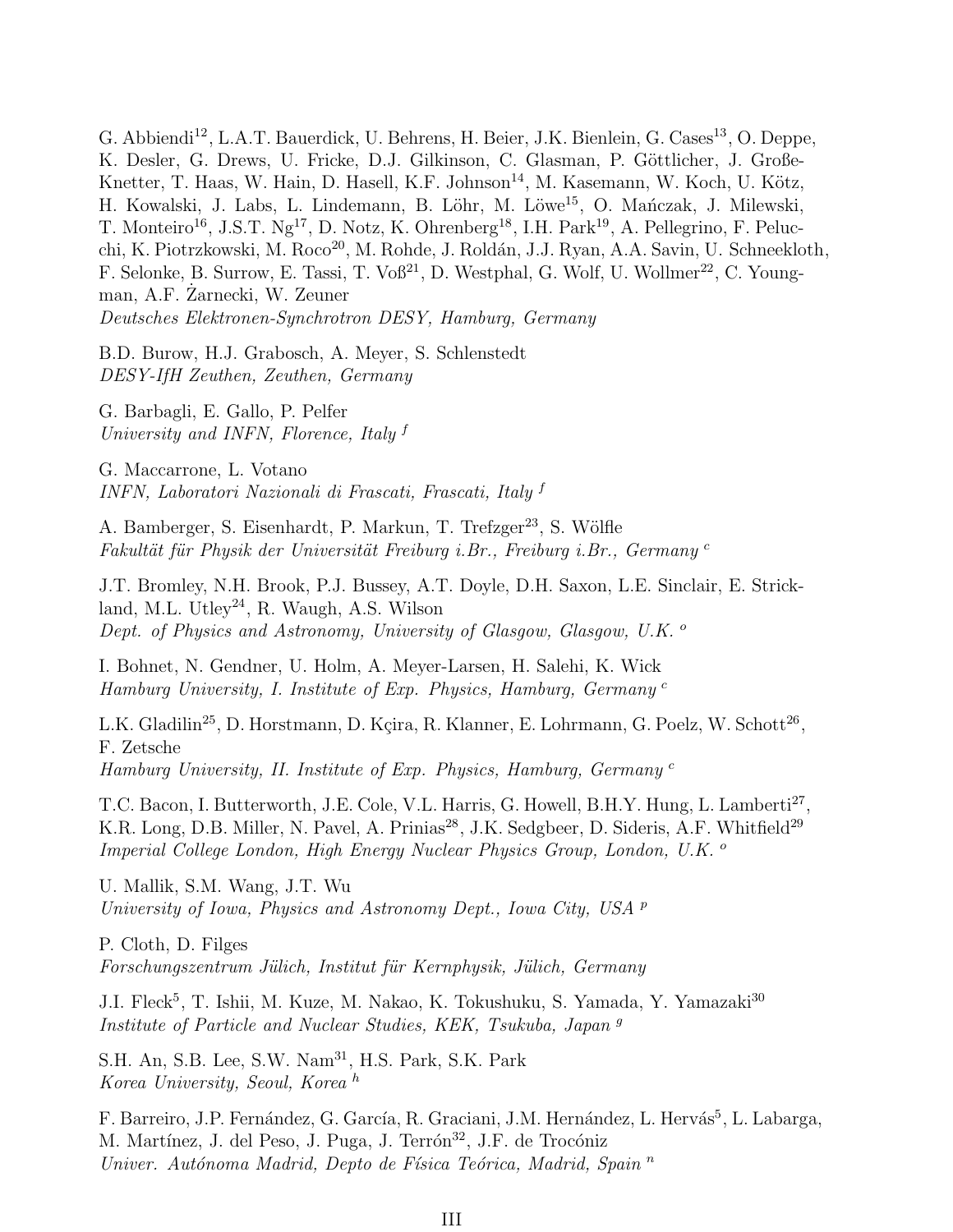F. Corriveau, D.S. Hanna, J. Hartmann, L.W. Hung, J.N. Lim, W.N. Murray, A. Ochs, M. Riveline, D.G. Stairs, M. St-Laurent, R. Ullmann  $McGill$  University, Dept. of Physics, Montréal, Québec, Canada<sup>a</sup>, <sup>b</sup>

T. Tsurugai

Meiji Gakuin University, Faculty of General Education, Yokohama, Japan

V. Bashkirov, B.A. Dolgoshein, A. Stifutkin Moscow Engineering Physics Institute, Moscow, Russia <sup>l</sup>

G.L. Bashindzhagyan, P.F. Ermolov, Yu.A. Golubkov, L.A. Khein, N.A. Korotkova, I.A. Korzhavina, V.A. Kuzmin, O.Yu. Lukina, A.S. Proskuryakov, L.M. Shcheglova<sup>33</sup>, A.N. Solomin<sup>33</sup>, S.A. Zotkin Moscow State University, Institute of Nuclear Physics, Moscow, Russia <sup>m</sup>

C. Bokel, M. Botje, N. Brümmer, F. Chlebana<sup>20</sup>, J. Engelen, P. Kooijman, A. van Sighem, H. Tiecke, N. Tuning, W. Verkerke, J. Vossebeld, M. Vreeswijk<sup>5</sup>, L. Wiggers, E. de Wolf NIKHEF and University of Amsterdam, Amsterdam, Netherlands i

D. Acosta, B. Bylsma, L.S. Durkin, J. Gilmore, C.M. Ginsburg, C.L. Kim, T.Y. Ling, P. Nylander, T.A. Romanowski<sup>34</sup> Ohio State University, Physics Department, Columbus, Ohio, USA <sup>p</sup>

H.E. Blaikley, R.J. Cashmore, A.M. Cooper-Sarkar, R.C.E. Devenish, J.K. Edmonds, N. Harnew,

M. Lancaster<sup>35</sup>, J.D. McFall, C. Nath, V.A. Noves<sup>28</sup>, A. Quadt, O. Ruske, J.R. Tickner, H. Uijterwaal,

R. Walczak, D.S. Waters Department of Physics, University of Oxford, Oxford, U.K.  $^{\circ}$ 

A. Bertolin, R. Brugnera, R. Carlin, F. Dal Corso, M. De Giorgi, U. Dosselli, S. Limentani, M. Morandin, M. Posocco, L. Stanco, R. Stroili, C. Voci, F. Zuin Dipartimento di Fisica dell' Università and INFN, Padova, Italy f

J. Bulmahn, R.G. Feild<sup>36</sup>, B.Y. Oh, J.R. Okrasiński, J.J. Whitmore Pennsylvania State University, Dept. of Physics, University Park, PA, USA <sup>q</sup>

Y. Iga Polytechnic University, Sagamihara, Japan <sup>g</sup>

G. D'Agostini, G. Marini, A. Nigro, M. Raso Dipartimento di Fisica, Univ. 'La Sapienza' and INFN, Rome, Italy <sup>f</sup>

J.C. Hart, N.A. McCubbin, T.P. Shah Rutherford Appleton Laboratory, Chilton, Didcot, Oxon, U.K. <sup>o</sup>

D. Epperson, C. Heusch, J.T. Rahn, H.F.-W. Sadrozinski, A. Seiden, D.C. Williams University of California, Santa Cruz, CA, USA <sup>p</sup>

O. Schwarzer, A.H. Walenta Fachbereich Physik der Universität-Gesamthochschule Siegen, Germany<sup>c</sup>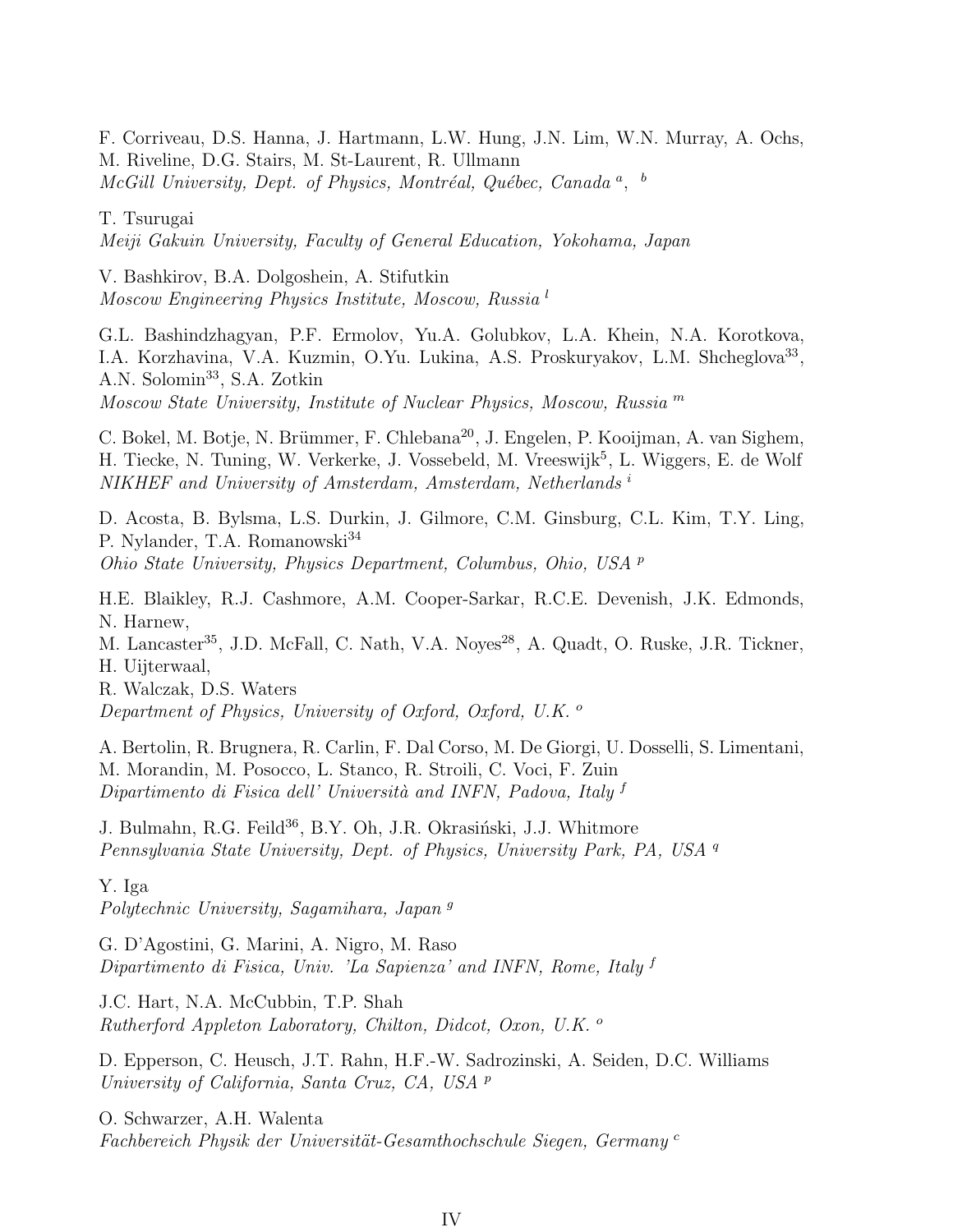H. Abramowicz<sup>37</sup>, G. Briskin, S. Dagan<sup>37</sup>, S. Kananov<sup>37</sup>, A. Levy<sup>37</sup> Raymond and Beverly Sackler Faculty of Exact Sciences, School of Physics, Tel-Aviv University, Tel-Aviv, Israel  $e$ 

T. Abe, T. Fusayasu, M. Inuzuka, K. Nagano, I. Suzuki, K. Umemori, T. Yamashita Department of Physics, University of Tokyo, Tokyo, Japan <sup>g</sup>

R. Hamatsu, T. Hirose, K. Homma, S. Kitamura<sup>38</sup>, T. Matsushita, K. Yamauchi Tokyo Metropolitan University, Dept. of Physics, Tokyo, Japan <sup>g</sup>

R. Cirio, M. Costa, M.I. Ferrero, S. Maselli, V. Monaco, C. Peroni, M.C. Petrucci, R. Sacchi, A. Solano, A. Staiano Università di Torino, Dipartimento di Fisica Sperimentale and INFN, Torino, Italy f

M. Dardo

II Faculty of Sciences, Torino University and INFN - Alessandria, Italy <sup>f</sup>

D.C. Bailey, M. Brkic, C.-P. Fagerstroem, G.F. Hartner, K.K. Joo, G.M. Levman, J.F. Martin, R.S. Orr, S. Polenz, C.R. Sampson, D. Simmons, R.J. Teuscher<sup>5</sup> University of Toronto, Dept. of Physics, Toronto, Ont., Canada <sup>a</sup>

J.M. Butterworth, C.D. Catterall, T.W. Jones, P.B. Kaziewicz, J.B. Lane, R.L. Saunders, J. Shulman, M.R. Sutton University College London, Physics and Astronomy Dept., London, U.K. <sup>o</sup>

B. Lu, L.W. Mo Virginia Polytechnic Inst. and State University, Physics Dept., Blacksburg, VA, USA <sup>q</sup>

J. Ciborowski, G. Grzelak<sup>39</sup>, M. Kasprzak, K. Muchorowski<sup>40</sup>, R.J. Nowak, J.M. Pawlak, R. Pawlak, T. Tymieniecka, A.K. Wróblewski, J.A. Zakrzewski Warsaw University, Institute of Experimental Physics, Warsaw, Poland<sup>j</sup>

M. Adamus Institute for Nuclear Studies, Warsaw, Poland<sup>j</sup>

C. Coldewey, Y. Eisenberg<sup>37</sup>, D. Hochman, U. Karshon<sup>37</sup>, D. Revel<sup>37</sup> Weizmann Institute, Department of Particle Physics, Rehovot, Israel<sup>d</sup>

W.F. Badgett, D. Chapin, R. Cross, S. Dasu, C. Foudas, R.J. Loveless, S. Mattingly, D.D. Reeder, W.H. Smith, A. Vaiciulis, M. Wodarczyk University of Wisconsin, Dept. of Physics, Madison, WI, USA <sup>p</sup>

S. Bhadra, W.R. Frisken, M. Khakzad, W.B. Schmidke York University, Dept. of Physics, North York, Ont., Canada<sup>a</sup>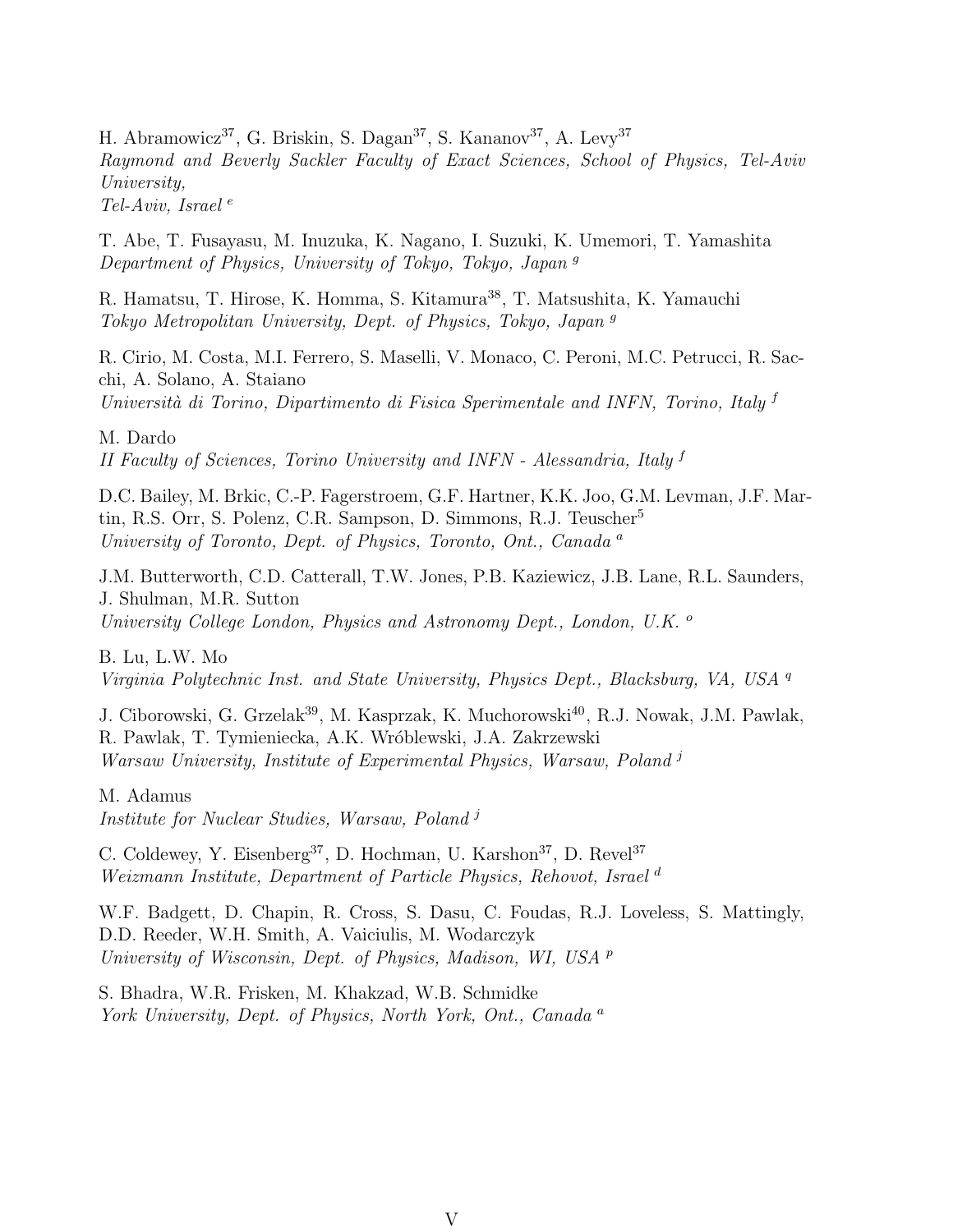- <sup>1</sup> also at IROE Florence, Italy
- <sup>2</sup> now at Univ. of Salerno and INFN Napoli, Italy
- <sup>3</sup> now at Univ. of Crete, Greece
- 4 supported by Worldlab, Lausanne, Switzerland
- $^5$  now at CERN  $\,$
- 6 retired
- <sup>7</sup> also at University of Torino and Alexander von Humboldt Fellow at University of Hamburg
- <sup>8</sup> now at Dongshin University, Naju, Korea
- <sup>9</sup> also at DESY
- <sup>10</sup> Alfred P. Sloan Foundation Fellow
- <sup>11</sup> supported by the Polish State Committee for Scientific Research, grant No. 2P03B14912
- <sup>12</sup> supported by an EC fellowship number ERBFMBICT 950172
- <sup>13</sup> now at SAP A.G., Walldorf
- <sup>14</sup> visitor from Florida State University
- <sup>15</sup> now at ALCATEL Mobile Communication GmbH, Stuttgart
- <sup>16</sup> supported by European Community Program PRAXIS XXI
- <sup>17</sup> now at DESY-Group FDET
- $^{18}$  now at DESY Computer Center
- <sup>19</sup> visitor from Kyungpook National University, Taegu, Korea, partially supported by **DESY**
- $\frac{20}{20}$  now at Fermi National Accelerator Laboratory (FNAL), Batavia, IL, USA
- <sup>21</sup> now at NORCOM Infosystems, Hamburg
- <sup>22</sup> now at Oxford University, supported by DAAD fellowship HSP II-AUFE III
- <sup>23</sup> now at ATLAS Collaboration, Univ. of Munich
- <sup>24</sup> now at Clinical Operational Research Unit, University College, London
- $^{25}$  on leave from MSU, supported by the GIF, contract I-0444-176.07/95
- <sup>26</sup> now a self-employed consultant
- <sup>27</sup> supported by an EC fellowship
- <sup>28</sup> PPARC Post-doctoral Fellow
- <sup>29</sup> now at Conduit Communications Ltd., London, U.K.
- <sup>30</sup> supported by JSPS Postdoctoral Fellowships for Research Abroad
- <sup>31</sup> now at Wayne State University, Detroit
- $32$  partially supported by Comunidad Autonoma Madrid
- <sup>33</sup> partially supported by the Foundation for German-Russian Collaboration DFG-RFBR (grant nos 436 RUS 113/248/3 and 436 RUS 113/248/2)
- $34$  now at Department of Energy, Washington
- <sup>35</sup> now at Lawrence Berkeley Laboratory, Berkeley, CA, USA
- <sup>36</sup> now at Yale University, New Haven, CT
- <sup>37</sup> supported by a MINERVA Fellowship
- <sup>38</sup> present address: Tokyo Metropolitan College of Allied Medical Sciences, Tokyo 116, Japan
- <sup>39</sup> supported by the Polish State Committee for Scientific Research, grant No. 2P03B09308
- <sup>40</sup> supported by the Polish State Committee for Scientific Research, grant No. 2P03B09208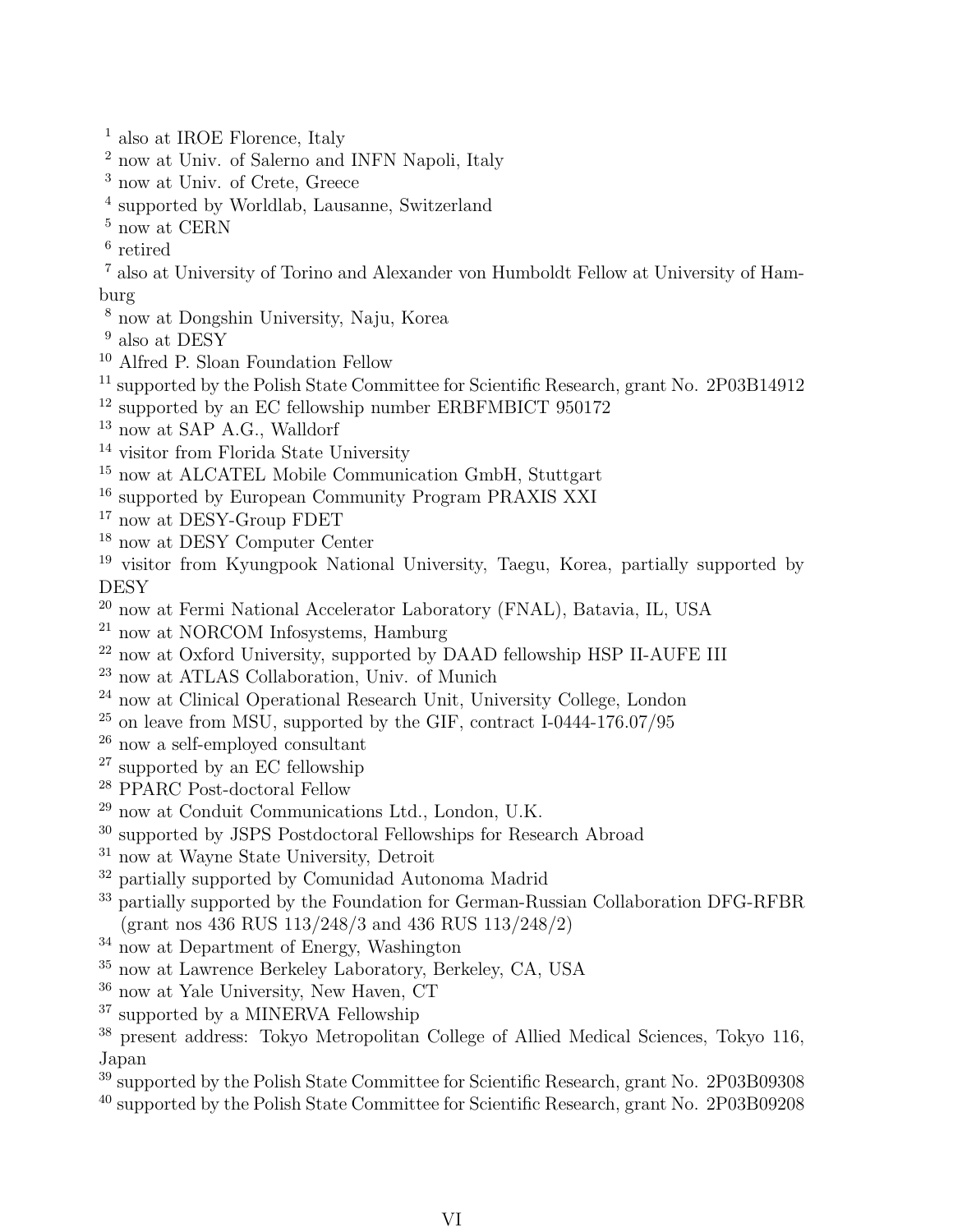- $\boldsymbol{a}$ supported by the Natural Sciences and Engineering Research Council of Canada (NSERC)
- b supported by the FCAR of Québec, Canada
- c supported by the German Federal Ministry for Education and Science, Research and Technology (BMBF), under contract numbers 057BN19P, 057FR19P, 057HH19P, 057HH29P, 057SI75I
- d supported by the MINERVA Gesellschaft für Forschung GmbH, the German Israeli Foundation, and the U.S.-Israel Binational Science Foundation
- e supported by the German Israeli Foundation, and by the Israel Science Foundation
- f supported by the Italian National Institute for Nuclear Physics (INFN)
- g supported by the Japanese Ministry of Education, Science and Culture (the Monbusho) and its grants for Scientific Research
- $h$ supported by the Korean Ministry of Education and Korea Science and Engineering Foundation
- i supported by the Netherlands Foundation for Research on Matter (FOM)
- j supported by the Polish State Committee for Scientific Research, grant No. 115/E-343/SPUB/P03/002/97, 2P03B10512, 2P03B10612, 2P03B14212, 2P03B10412
- $\boldsymbol{k}$ supported by the Polish State Committee for Scientific Research (grant No. 2P03B08308) and Foundation for Polish-German Collaboration
- <sup>l</sup> partially supported by the German Federal Ministry for Education and Science, Research and Technology (BMBF)
- $<sup>m</sup>$  supported by the Fund for Fundamental Research of Russian Ministry for</sup> Science and Education and by the German Federal Ministry for Education and Science, Research and Technology (BMBF)
- $\boldsymbol{n}$ supported by the Spanish Ministry of Education and Science through funds provided by CICYT
- o supported by the Particle Physics and Astronomy Research Council
- $\boldsymbol{p}$ supported by the US Department of Energy
- q supported by the US National Science Foundation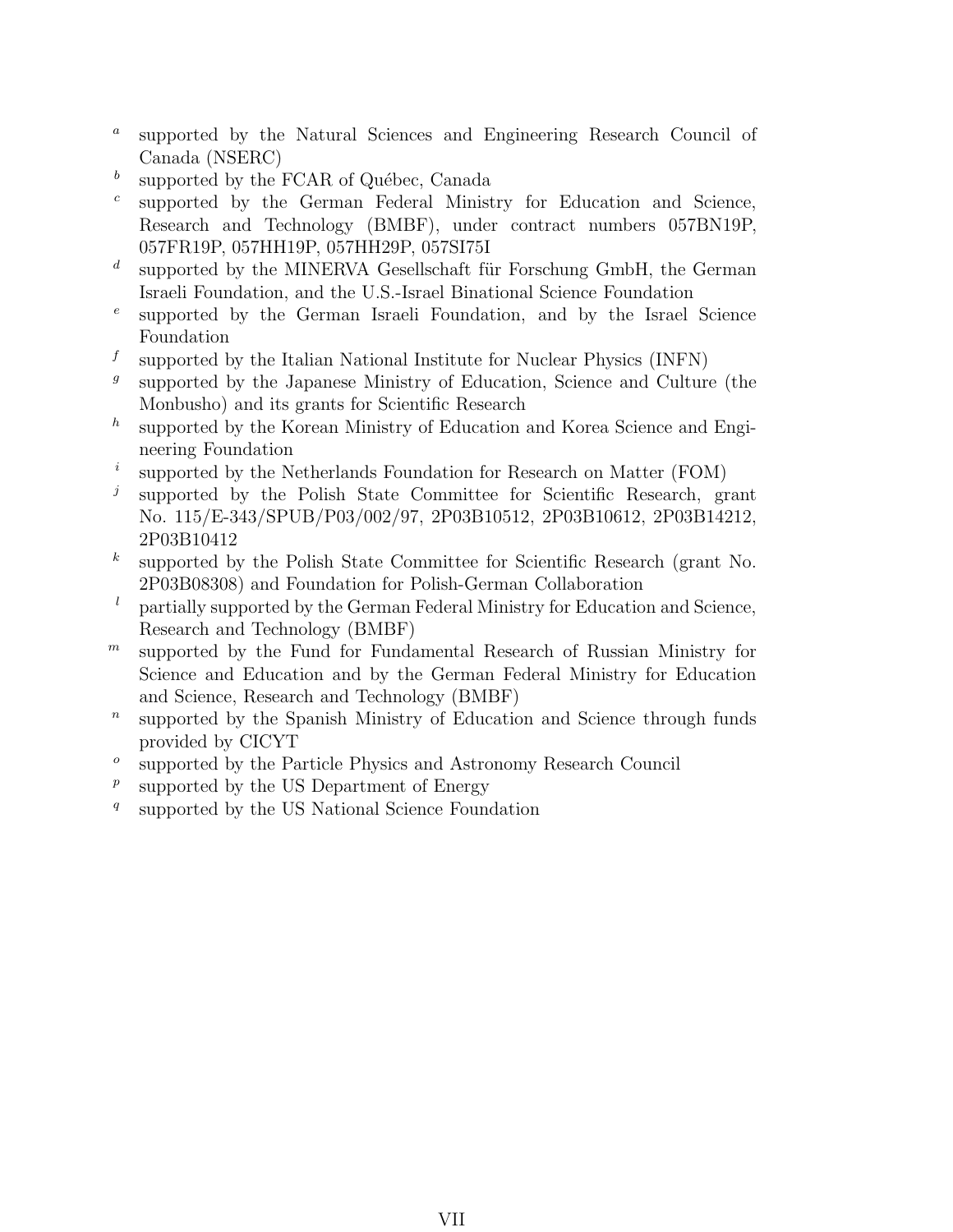### 1 Introduction

The inelastic reaction  $e^+p \to e^+J/\psi X$  in the photoproduction regime  $(Q^2 \approx 0 \text{ GeV}^2,$ where  $Q^2$  is the photon virtuality) is thought to proceed via direct photon-gluon fusion, diffractive proton dissociation or resolved photon processes. These three possibilities are shown in Fig. [1](#page-27-0). In this paper we are primarily interested in the contribution from the direct photon-gluon fusion process, shown in Fig. 1a, for which full next-to-leading order (NLO) QCD calculations are available [\[1](#page-22-0)], in the framework of the colour-singlet model[[2\]](#page-22-0). The predicted cross section is sensitive to the gluon density in the proton at an energy scale corresponding approximately to the heavy quark mass. Perturbative QCD calculations using as input the parton densities extracted from other processes can therefore provide a consistency test for QCD. In inelastic  $J/\psi$  photoproduction the concepts of direct and resolved photon contributions remain distinct up to the NLO level. This is due to the particular spin and colour state projection involved in the calculation, which makes this reaction different from those involving light and open heavy quark production, in which only the sum of direct and resolved terms is unambiguously defined at NLO [\[3](#page-22-0)].

The different processes in Fig. [1](#page-27-0) can be distinguished by means of the inelasticity variable z, the fraction of the photon energy carried by the  $J/\psi$  in the proton rest frame [\[4](#page-22-0)]. The diffractive proton dissociation process dominates the high z region  $(z > 0.9)$ , the photongluon fusion the intermediate z region, while the resolved photon process is dominant in the low z region. There are also differences in the  $p_T$  distribution,  $p_T$  being the  $J/\psi$ transverse momentum with respect to the incoming proton beam direction. Compared to photon-gluon fusion and resolved photon processes the diffractive reaction produces  $J/\psi$ mesons with relatively low  $p_T$  ( $p_T \lesssim 1$  GeV).

The direct photon-gluon fusion process is described in[[1](#page-22-0)] in the framework of the coloursinglet model[[2](#page-22-0)], in which the initial state photon and gluon interact giving a final state  $c\bar{c}$  pair with the J/ $\psi$  quantum numbers through the emission of a hard gluon in the final state  $(\gamma + g_1 \rightarrow J/\psi + g_2)$ . When a similar model was used to study  $J/\psi$  hadroproduction [[5\]](#page-22-0) at the Tevatron, the predictions, at lowest order in the strong coupling constant  $\alpha_s$ , underestimated the data[[6\]](#page-22-0) by about one order of magnitude. The measured cross section could be explained in part by adding colour-octet contributions [\[7\]](#page-22-0). In this case the  $c\bar{c}$ pair is produced in a colour-octet state (short distance process) and later binds to form a  $J/\psi$  (long distance process). While the short distance terms are calculable through perturbative QCD, the long distance terms are nonperturbative and have to be determined from the data themselves. It is therefore interesting to look for evidence of the octet mechanism at HERA, where it is expected to contribute at high  $z$  [\[8](#page-22-0)].

Previous fixed target experiments both in the photoproduction[[9,](#page-22-0) [10](#page-22-0)] and in the electro-production[[11, 12, 13](#page-22-0), [14\]](#page-23-0) regime measured the inelastic  $J/\psi$  cross section for photonproton centre of mass energies, W, between 10 and 20 GeV. The H1 Collaboration [\[15\]](#page-23-0) has published results on inelastic  $J/\psi$  production in the interval  $30 < W < 150$  GeV.

In the following sections, after a brief description of the experimental conditions, we discuss the kinematics of inelastic  $J/\psi$  production and the criteria used to select events in the region where the direct photon-gluon fusion process is dominant. We then evaluate the cross section for this process in the range  $50 < W < 180$  GeV and  $0.4 < z < 0.9$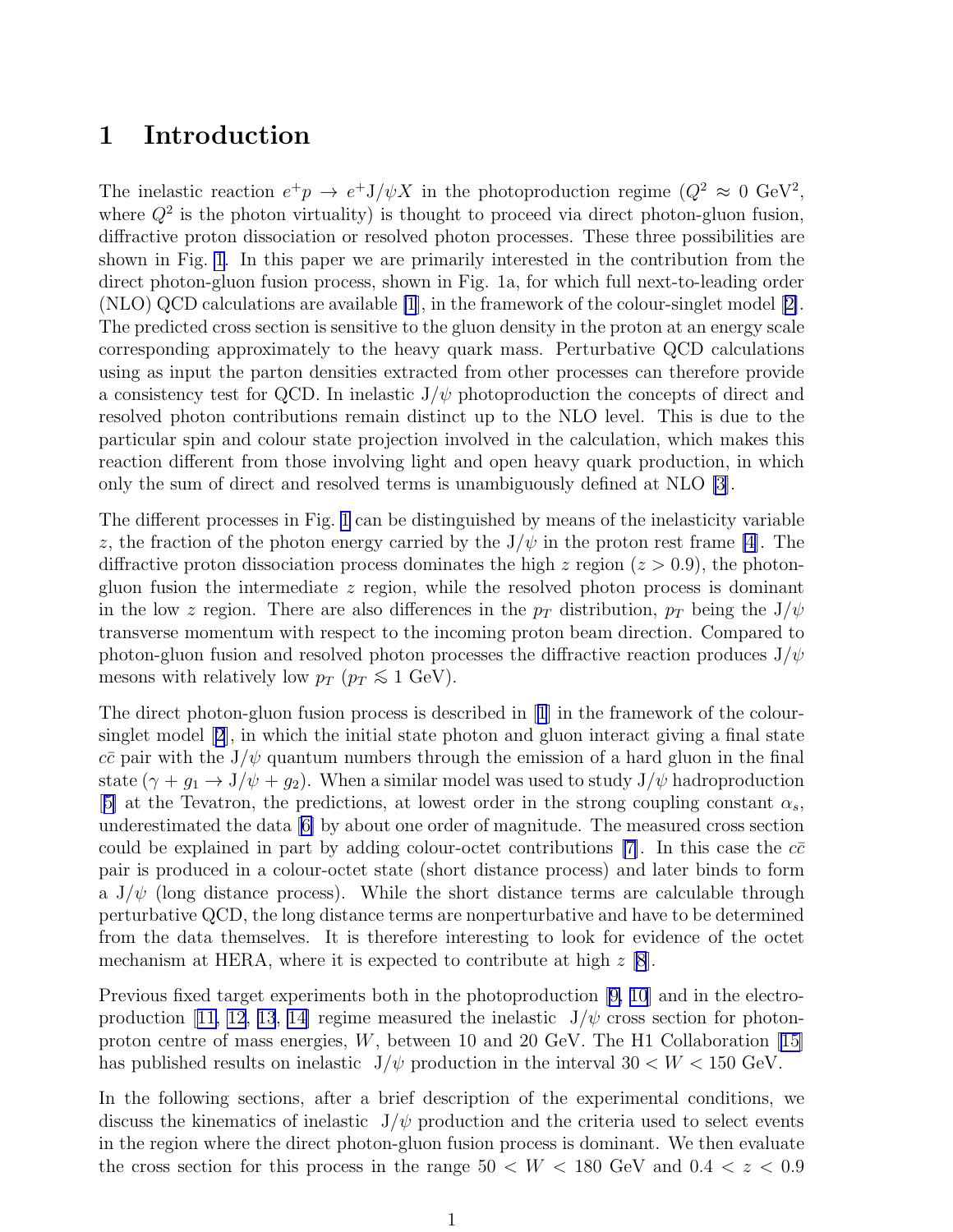<span id="page-10-0"></span>for the muon case and in  $90 \leq W < 180$  GeV,  $0.5 < z < 0.9$  for the electron case. The cross section is extrapolated to  $z = 0$  assuming the direct photon-gluon fusion model. Comparisons with NLO calculations are discussed in section [8](#page-19-0) for the restricted kinematic range  $z < 0.8$  and  $p_T^2 > 1$  GeV<sup>2</sup>, where the calculations are reliable.

The data were collected in 1994 and correspond to an integrated luminosity of  $2.99\pm0.05$  $pb^{-1}.$ 

## 2 Experimental Conditions

### 2.1 HERA

During 1994 HERA operated with a proton beam energy of 820 GeV and a positron beam energy of 27.5 GeV. There were 153 colliding proton and positron bunches together with an additional 17 unpaired proton bunches and 15 unpaired positron bunches. The root mean square (rms) proton bunch length was approximately 20 cm while the positron bunch length was small in comparison. The time between bunch crossings was 96 ns. The typical instantaneous luminosity was  $1.5 \times 10^{30}$  cm<sup>-2</sup> s<sup>-1</sup>.

### 2.2 The ZEUS Detector

The main ZEUS detector components used in this analysis are outlined below. A detailed description of the ZEUS detector can be found elsewhere[[16\]](#page-23-0). In the following the ZEUS coordinate system is used, the Z axis of which is coincident with the nominal proton beam axis, the  $X$  axis is horizontal and points towards the centre of HERA and the  $Y$ axis completes a right-handed coordinate system. The origin of the coordinates is at the nominal interaction point.

The momenta and trajectories of charged particles are reconstructed using the vertex detector (VXD)[[17](#page-23-0)] and the central tracking detector (CTD) [\[18\]](#page-23-0). The VXD and the CTD are cylindrical drift chambers covering the angular region  $15^{\circ} < \theta < 164^{\circ}$  (where  $\theta$ ) is the polar angle with respect to the proton direction). The chambers are located in a magnetic field of 1.43 T produced by a thin superconducting solenoid.

The high resolution uranium-scintillator calorimeter (CAL) [\[19\]](#page-23-0) surrounding the coil is divided into three parts, the forward calorimeter (FCAL), the barrel calorimeter (BCAL) and the rear calorimeter (RCAL). They cover polar angles from  $2.6^{\circ}$  to  $36.7^{\circ}$ ,  $36.7^{\circ}$  to 129.1 $^{\circ}$ , and 129.1 $^{\circ}$  to 176.2 $^{\circ}$ , respectively. Each part consists of towers which are longitudinally subdivided into electromagnetic (EMC) and hadronic (HAC) readout cells. The CAL also provides a time resolution of better than 1 ns for energy deposits greater than 4.5 GeV, and this timing is used for background rejection.

Thehadron electron separator (HES) [[20](#page-23-0)] consists of silicon detectors 400  $\mu$ m thick. In the 1994 running period only the rear part (RHES) was operational. The RHES is located in the RCAL at a depth of 3.3 radiation lengths, covering an area of about 10  $m^2$ . Each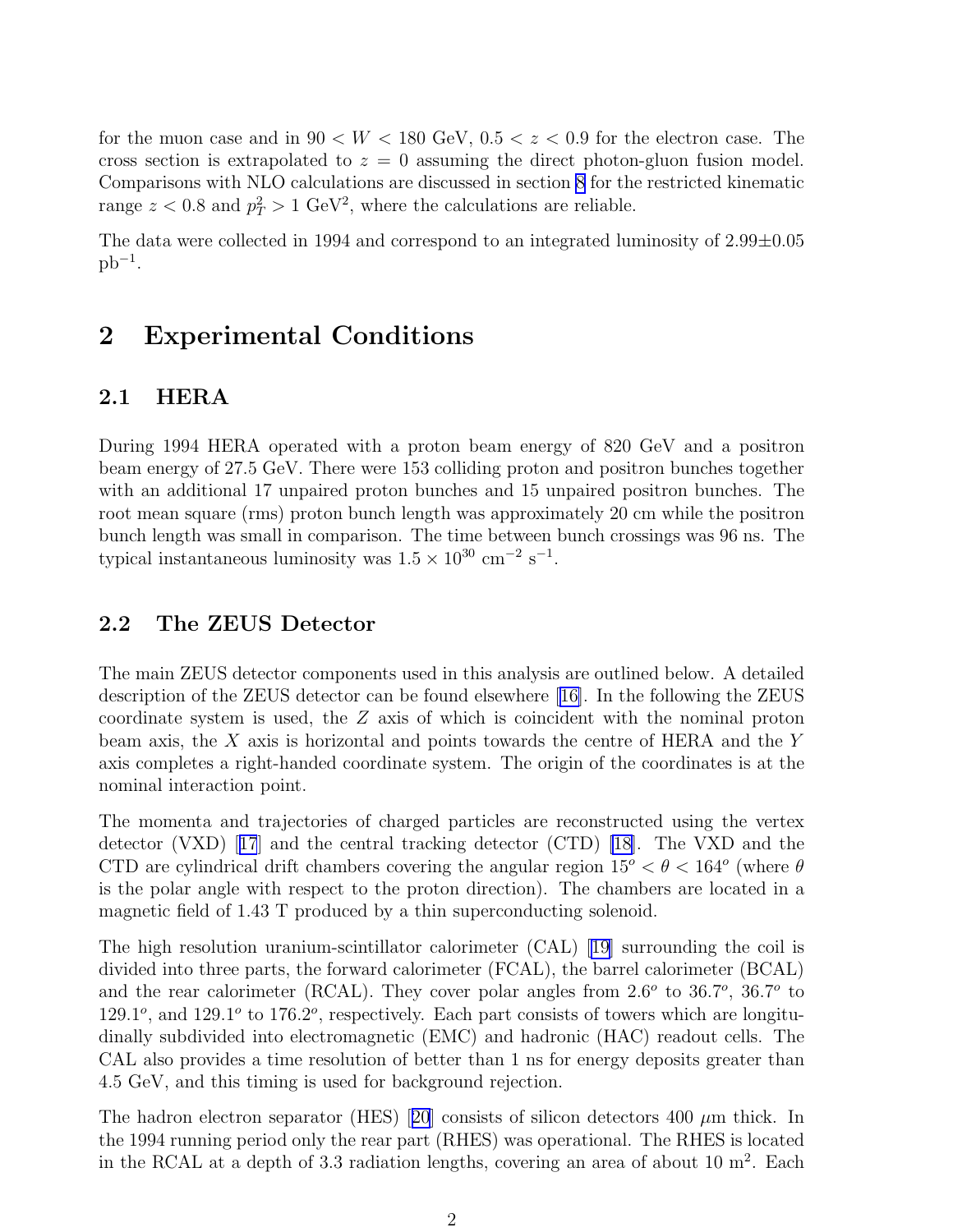<span id="page-11-0"></span>silicon pad has an area of  $28.9 \times 30.5 \text{ mm}^2$ , providing a spatial resolution of about 9 mm for a single hit pad. If more than one adjacent pad is hit by a shower, a cluster consisting of at most 3 x 3 pads around the most energetic pad is considered. This allows a more precise reconstruction of the position with a resolution of about 5 mm for energies greater than 5 GeV. The RHES measures the energy deposited by charged particles near the maximum of an electromagnetic shower.

The muon detectors [\[21](#page-23-0)], situated outside the calorimeter, consist of limited streamer tube (LST) planes with the inner chambers in front of the magnetised iron yoke and the outer chambers behind it. Owing to the low momentum of the  $J/\psi$  decay muons, only the inner chambers (BMUI and RMUI) were used in the present analysis. The BMUI and the RMUI cover the polar angular ranges  $34^{\circ} < \theta < 135^{\circ}$  and  $134^{\circ} < \theta < 171^{\circ}$ , respectively.

The luminosity is determined from the rate of events due to the Bethe-Heitler process  $e^+p \to e^+\gamma p$ , where the photon is measured by the calorimeter of the luminosity detector (LUMI) located in the HERA tunnel in the direction of the outgoing positron beam[[22\]](#page-23-0). For the measurements presented in this paper the luminosity was determined with a precision of 1.5%.

## 3 Kinematics

Schematic diagrams for the reaction:

$$
e^+(k)p(P) \to e^+(k')J/\psi(p_{J/\psi})X,\tag{1}
$$

where each symbol in parentheses denotes the four-momentum of the corresponding particle, are shown in Fig. [1.](#page-27-0)

The kinematics of the inclusive scattering of unpolarised positrons and protons is described by the positron-proton centre of mass energy squared  $(s)$  and any two of the following variables:

- $Q^2 = -q^2 = -(k k')^2$ , the negative four-momentum squared of the exchanged photon;
- $y = (q \cdot P)/(k \cdot P)$ , the fraction of the positron energy transferred to the hadronic final state in the rest frame of the initial state proton;
- $W^2 = (q+P)^2 = -Q^2 + 2y(k \cdot P) + M_p^2 \approx ys$ , the centre of mass energy squared of the photon-proton system, where  $M_p$  is the proton mass.

Restricting our measurement to photoproduction events where the outgoing positron is not in the CAL acceptance, the  $Q^2$  value ranges from the kinematic minimum  $Q_{min}^2 =$  $M_e^2 y^2/(1-y) \sim 10^{-10} \text{ GeV}^2$ , where  $M_e$  is the electron mass, to the value at which the scattered positron starts to be observed in the uranium calorimeter,  $Q_{max}^2 \sim 4 \text{ GeV}^2$ . The median  $Q^2$  is approximately  $10^{-4}$  GeV<sup>2</sup>.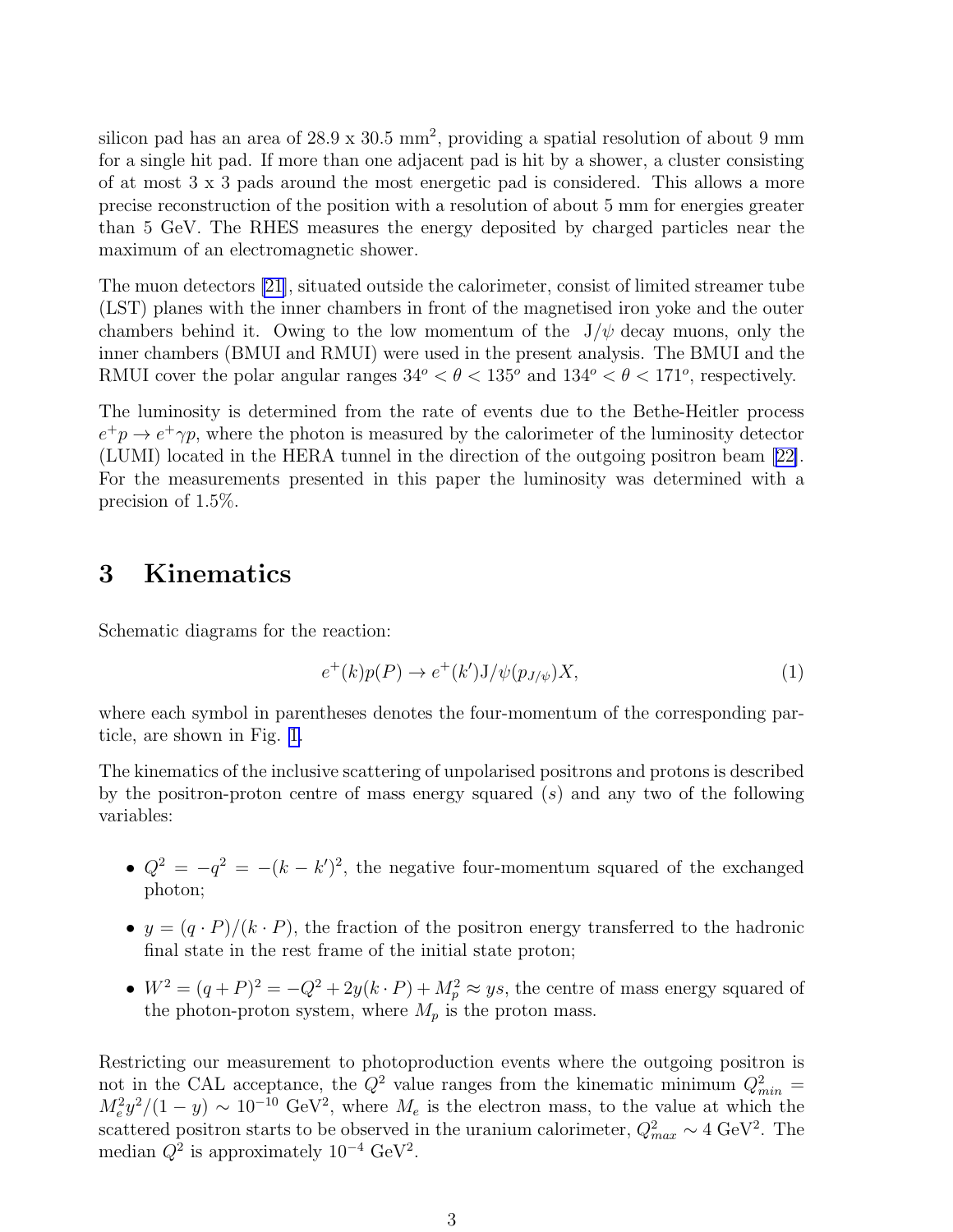Thevalue of y was determined by the Jacquet-Blondel formula  $[23]$  $[23]$  $[23]$ :

$$
y \simeq y_{JB} = \frac{\sum_{i} (E_i - p_{Z_i})}{2E_e},\tag{2}
$$

where the sum runs over all the calorimeter cells and  $E_i$  is the cell energy,  $p_{Z_i}$  is equal to  $E_i \cos \theta_i$ , where  $\theta_i$  is the polar angle of the cell measured with respect to the nominal vertex, and  $E_e$  is the incoming positron energy. The value of W is determined from the relation  $W^2 = y_{JB} s$ .

Forreaction  $(1)$  $(1)$  the inelasticity variable, z, is defined by

$$
z = \frac{P \cdot p_{J/\psi}}{P \cdot q} \simeq \frac{(E_{J/\psi} - p_{Z_{J/\psi}})}{2yE_e},\tag{3}
$$

where  $E_{J/\psi}$  is the  $J/\psi$  energy and  $p_{Z_{J/\psi}}$  is its momentum component along the Z direction. In the proton rest frame, z is equal to  $\frac{E_{J/\psi}}{E_{\gamma}}$ , where  $E_{\gamma}$  is the photon energy. Experimentally z is estimated from:

$$
z = \frac{(E_{J/\psi} - pz_{J/\psi})}{2y_{JB}E_e} = \frac{(E_{J/\psi} - pz_{J/\psi})}{\sum_i (E_i - pz_i)}.
$$
 (4)

In the estimations of  $y_{JB}$  and z, using equations (2) and (4), the contribution of the two leptons from the  $J/\psi$  decay was accounted for by including in the sum their momenta as measured in the central tracking detectors while discarding their calorimetric deposits.

### 4 Event Selection

The selection of the muon and electron decay channels followed different paths, except for the common veto requirements at the first level trigger (FLT), which reject protongas background events occuring upstream of the nominal interaction point and which are therefore out of time with respect to the  $e^+p$  interactions.

#### 4.1 Muon Mode

The candidates for the  $J/\psi \to \mu^+\mu^-$  channel were selected using the three level ZEUS trigger system. At the FLT a coincidence between track segments in the CTD, energy deposits in the CAL and hits in the BMUI or RMUI was used to select muon candidates. The CAL was divided in  $Z - \phi$  regions ( $\phi$  being the azimuthal angle around the Z axis) associated with the corresponding zones of the barrel and rear muon chambers. A signal above threshold in one of the CAL regions in conjunction with a hit in the associated barrel or rear muon chamber defined a CAL-BMUI/RMUI match. This regional matching was demanded together with the requirement of tracks in the CTD pointing to the nominal vertex.

At the second level trigger (SLT), the total energy in the calorimeter  $(E_{Tot} = \Sigma_i E_i)$  and the Z component of the momentum  $(\Sigma_i p_{Z_i} = \Sigma_i E_i \cos \theta_i)$  were calculated. The sums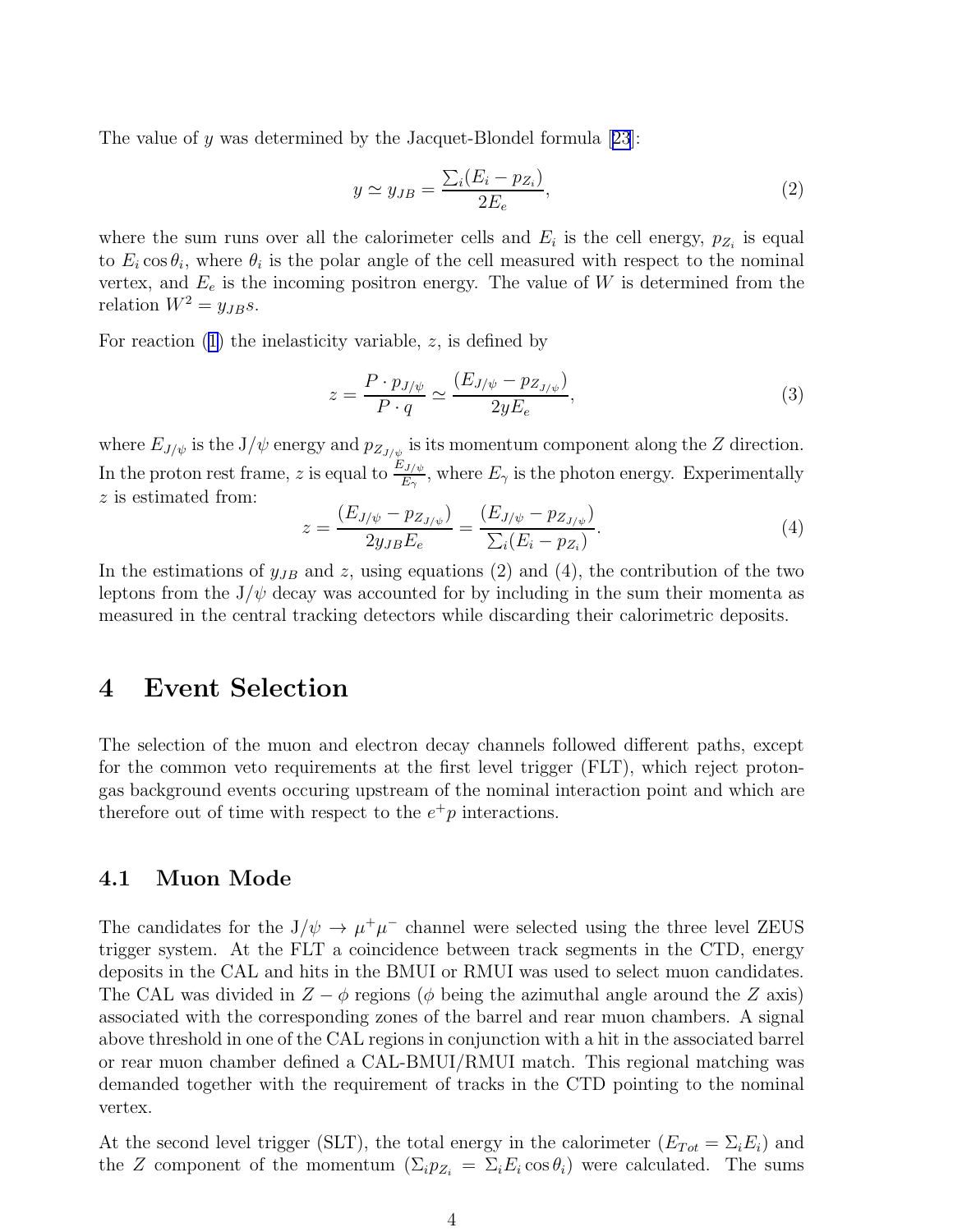run over all calorimeter cells i with an energy,  $E_i$ , above threshold at a polar angle,  $\theta_i$ , measured with respect to the nominal vertex. In order to remove proton-gas interactions, events with the ratio  $\Sigma_i p_{Z_i}/E_{Tot}$  greater than 0.96 were rejected. Part of the cosmic ray background was rejected at the SLT by using the time difference of the energy deposits in the upper and the lower halves of the calorimeter.

At the third level trigger (TLT) a muon candidate was selected when a track found in the CTD matched both a cluster with a calorimeter energy deposit consistent with the passage of a minimum ionising particle (a m.i.p. cluster  $\frac{1}{1}$ ) and a track in the inner muon chambers. An event containing a muon candidate in the rear (barrel) region was accepted if the (transverse) momentum of the CTD track exceeded 1 GeV.

The TLT algorithm was again applied in the offline analysis, but now the results of the full event reconstruction were used. The tracks corresponding to the two muons from the  $J/\psi$  decay had to satisfy the following criteria, where the subscript 1 denotes the triggering muon and the subscript 2 the other muon and  $p$  indicates the momentum of a muon and  $p_t$  its transverse momentum:

- $p_1 > 1$  GeV (rear region);  $p_{t1} > 1$  GeV (barrel region);
- $p_2 > 1$  GeV;
- $p_{t1} + p_{t2} > 2.8$  GeV;
- pseudorapidities<sup>2</sup>  $|\eta_{1,2}|$  < 1.75;
- the second muon track has to match a m.i.p. cluster in the CAL.

Cosmic rays were rejected by requiring that the two muon tracks were not collinear: events with  $\Omega > 174^{\circ}$  were rejected, where  $\Omega$  is the angle between the two tracks at the interaction point.

The final inelastic data sample was defined by requiring an energy deposit greater than 1 GeV in a cone of 35<sup>o</sup> around the forward direction (excluding the calorimeter deposits due to the muons). Elastically produced  $J/\psi$  mesons were thus excluded. The data were further restricted to the W interval 50 to 180 GeV where the acceptance is above 10%. The data sample was divided into the three categories:

- events with  $z$  in the interval 0.9 to 1;
- events with  $z$  in the interval 0.4 to 0.9;
- events with  $z < 0.4$ .

The first category is interpreted as coming mainly from the diffractive proton dissociation process. The second one is dominated by the photon-gluon process (direct process) and the third is a combination of direct and resolved processes. The  $\mu^+\mu^-$  invariant mass for

<sup>&</sup>lt;sup>1</sup>A cluster is defined as a group of contiguous cells in the CAL with energy above a set threshold.

<sup>&</sup>lt;sup>2</sup>The pseudorapidity is defined as  $\eta = -\ln \tan(\frac{\theta}{2})$ .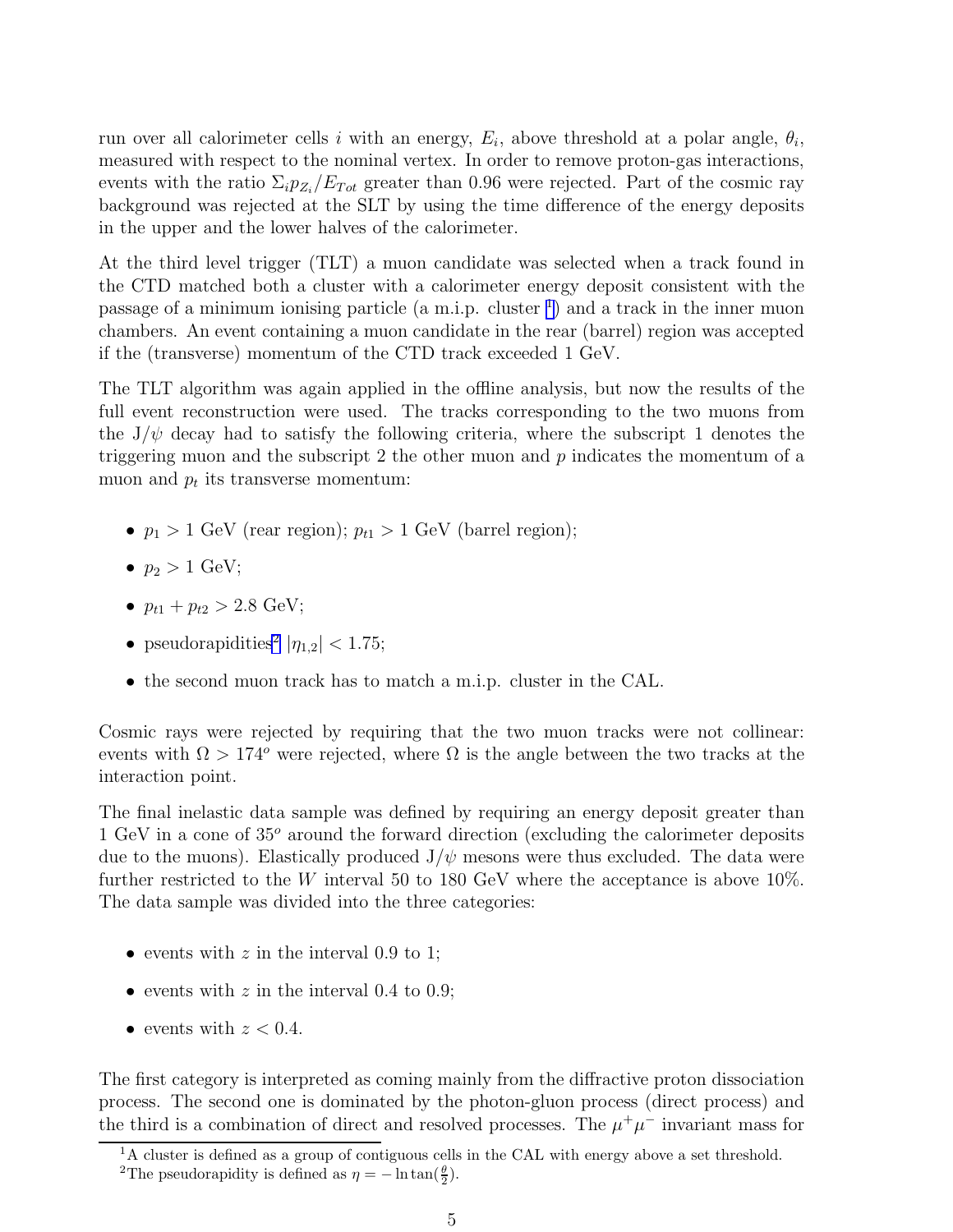the second category is shown in Fig. [2](#page-28-0)a, fitted with a Gaussian plus a flat background giving a mass of  $3.086\pm0.004$  GeV. The rms width is  $39\pm4$  MeV, consistent with the Monte Carlo expectations. The invariant mass distribution for  $z < 0.4$  events is shown in Fig. [2](#page-28-0)b. Table [1](#page-25-0) contains the fitted number of events above background for each category and for various W ranges. The data so collected correspond to events with  $Q^2 < 4 \text{ GeV}^2$ . The events selected in the chosen W range have  $\sum_i (E_i - p_{Z_i}) < 20$  GeV. Events with the scattered positron in the CAL are expected to have a  $\sum_i (E_i - p_{Z_i}) \sim 2E_e = 55$  GeV. A cross check with an electron finder confirmed the absence of large  $Q^2$  events in the sample.

### 4.2 Electron Mode

Inelastic  $J/\psi \rightarrow e^+e^-$  candidates were triggered at the FLT by demanding the two conditions:

- 1. at least one of the following requirements on the CAL energies:
	- CAL total energy  $> 15$  GeV;
	- CAL-EMC energy  $> 10$  GeV;
	- CAL total transverse energy  $> 11$  GeV;
	- BCAL-EMC energy  $> 3.4$  GeV;
	- RCAL-EMC energy  $> 2.0$  GeV;
- 2. at least one CTD track associated with the nominal vertex.

At the SLT events were rejected if  $\sum_i p_{Z_i}/E_{Tot}$  was greater than 0.92 (with  $p_{Z_i}$  and  $E_{Tot}$ defined as in the previous section). In addition only events satisfying the following two conditions were accepted:

- $\sum_i (E_i p_{Z_i}) > 4$  GeV, where the sum runs over all calorimeter cells *i*;
- the sum of the total energy deposits in BCAL-EMC and RCAL-EMC was greater than 3 GeV.

At the TLT a fast electron identification was carried out by using information from the CTD and CAL. Clusters were identified as electrons if at least 90% of the cluster's energy was deposited in the electromagnetic section. The tracks from the CTD were extrapolated towards the CAL and matched to the nearest cluster within 30 cm of the extrapolated track at the CAL face. An event was accepted if at least two oppositely charged tracks, identified as electrons, were found each with a momentum exceeding 0.5 GeV and a transverse momentum greater than 0.4 GeV; in addition, the two tracks were required to originate from points less than  $7 \text{ cm}$  apart along the  $Z$  axis. The invariant mass of the track pair, assuming the electron mass for each track, had to be greater than 2 GeV.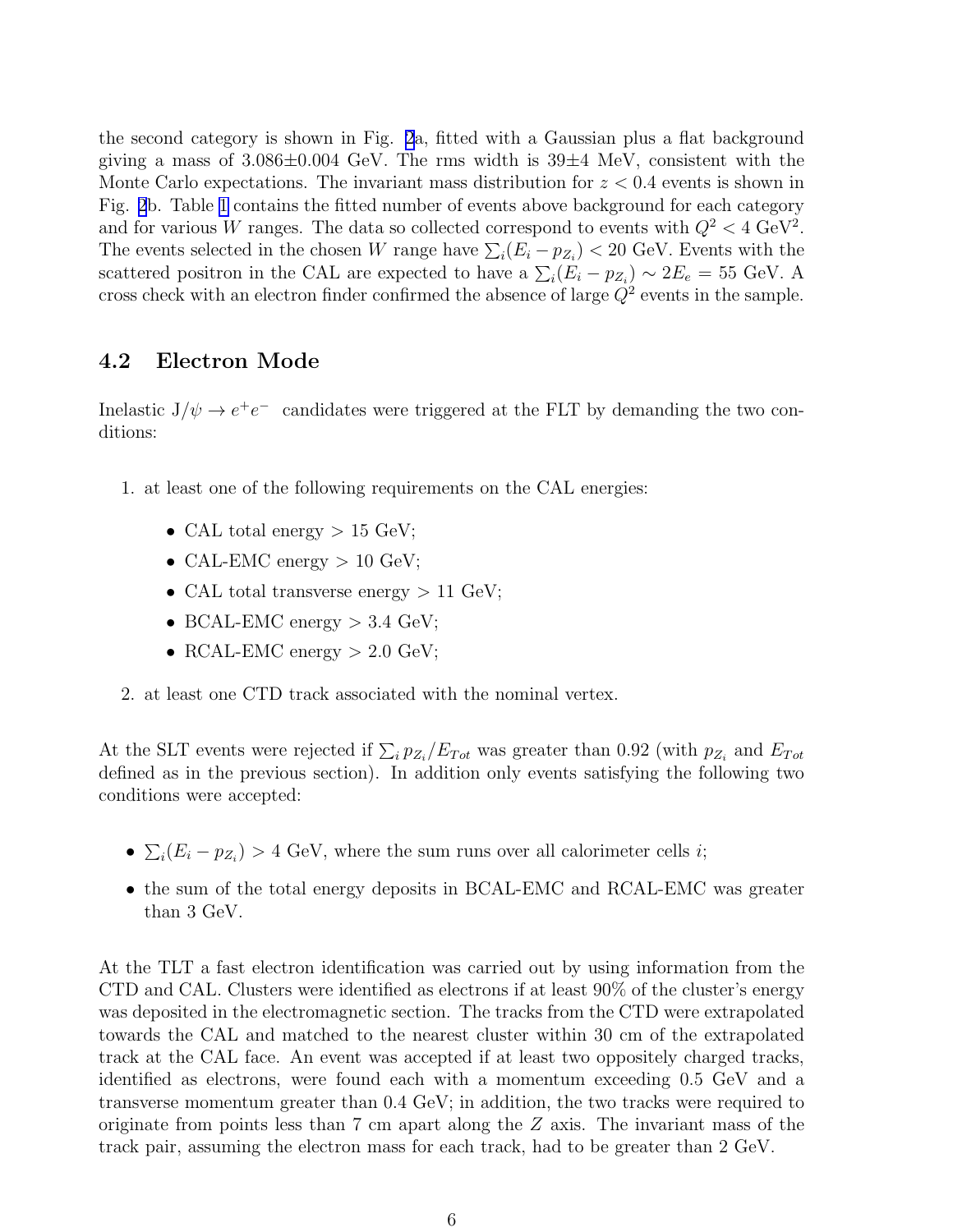The initial offline selection was based on the TLT track-cluster matching algorithm, but using the full tracking and CAL information.

Since the transverse momentum  $(p_t)$  spectrum of the background tracks peaks at low  $p_t$ values, both electron track candidates were required to have  $p_t$  greater than 0.8 GeV. Also, both tracks had to originate from the event vertex and satisfy the condition  $|\eta| < 1.75$ . The large background coming mainly from low energy pions faking electrons was further reduced firstly by requiring a tighter matching of the tracks to the electromagnetic clusters, with a track-cluster separation at the CAL face less than 25 cm, secondly by demanding clusters with small longitudinal and radial dimensions and thirdly by imposing a cut 0.4  $\langle E_{cluster}/p \langle 1.6 \rangle$  where  $E_{cluster}$  is the energy of the electromagnetic cluster and p is the momentum of the associated track. This cut was chosen since, for electrons in the momentum range 1-3 GeV (typical for electrons from  $J/\psi$  decays in the present analysis), the inactive material in front of the calorimeter means that the  $E_{cluster}/p$  ratio is about 0.8 with 20% resolution.

A significant reduction in the remaining background was achieved by using the RHES and the information on the specific ionisation energy loss,  $dE/dx$ , as evaluated from the CTD. The  $dE/dx$  of a track, calculated from the truncated mean of a distribution of pulse amplitudes where the lowest 30% and the highest 10% were discarded, had a resolution of about 12%, averaged over a broad range in  $\eta$  (| $\eta$ | < 1.5). By requiring  $dE/dx$  for one of the electron candidate tracks to be consistent with that expected for an electron, 93% of the  $e^+e^-$  pairs were retained, while discarding two thirds of the background<sup>3</sup>. Because the identification of electrons via  $dE/dx$  is not well understood for low angle tracks, the use of  $dE/dx$  was limited to tracks with  $|\eta| < 1$ . For  $\eta < -1$  the RHES can be used for electron identification. A HES electron cluster was defined as a group of adjacent silicon pads each with an energy deposit above 0.6 m.i.p., and the total energy of all pads above 5 m.i.p. Track-HES cluster matching was then performed for tracks already matched to a CAL cluster, requiring that the distance between the HES cluster and the extrapolated track be less than 10 cm. The efficiency of the cut on the RHES cluster energy above 5 m.i.p. was estimated to be 75% using an almost background-free  $J/\psi \rightarrow e^+e^-$ elastic sample.

Events were then accepted if the electron tracks satisfied one of the following requirements: if both tracks lie in the range  $|\eta| < 1$  they had to satisfy the aforementioned  $dE/dx$  cut; if one track was in the range  $|\eta| < 1$  and the other in  $\eta < -1$  they had to satisfy the  $dE/dx$ and the RHES cuts, respectively. All the other track combinations were not considered due to the presence of high background.

The final inelastic data sample was defined by requiring an energy deposit greater than 1 GeV in a cone of  $35^{\circ}$  around the forward direction (excluding the calorimeter deposits due to the electrons). A minimum value of z was required  $(z > 0.5)$  to avoid the low z region which is dominated by large background. The data were also restricted to the W range 90 to 180 GeV, where the acceptance is high. Using the z variable the electron data sample was divided in two categories:  $z > 0.9$  and  $0.5 < z < 0.9$ .

<sup>&</sup>lt;sup>3</sup>The 93% efficiency was computed from  $\gamma$  conversions and almost background-free  $J/\psi \to e^+e^-$ elastic events.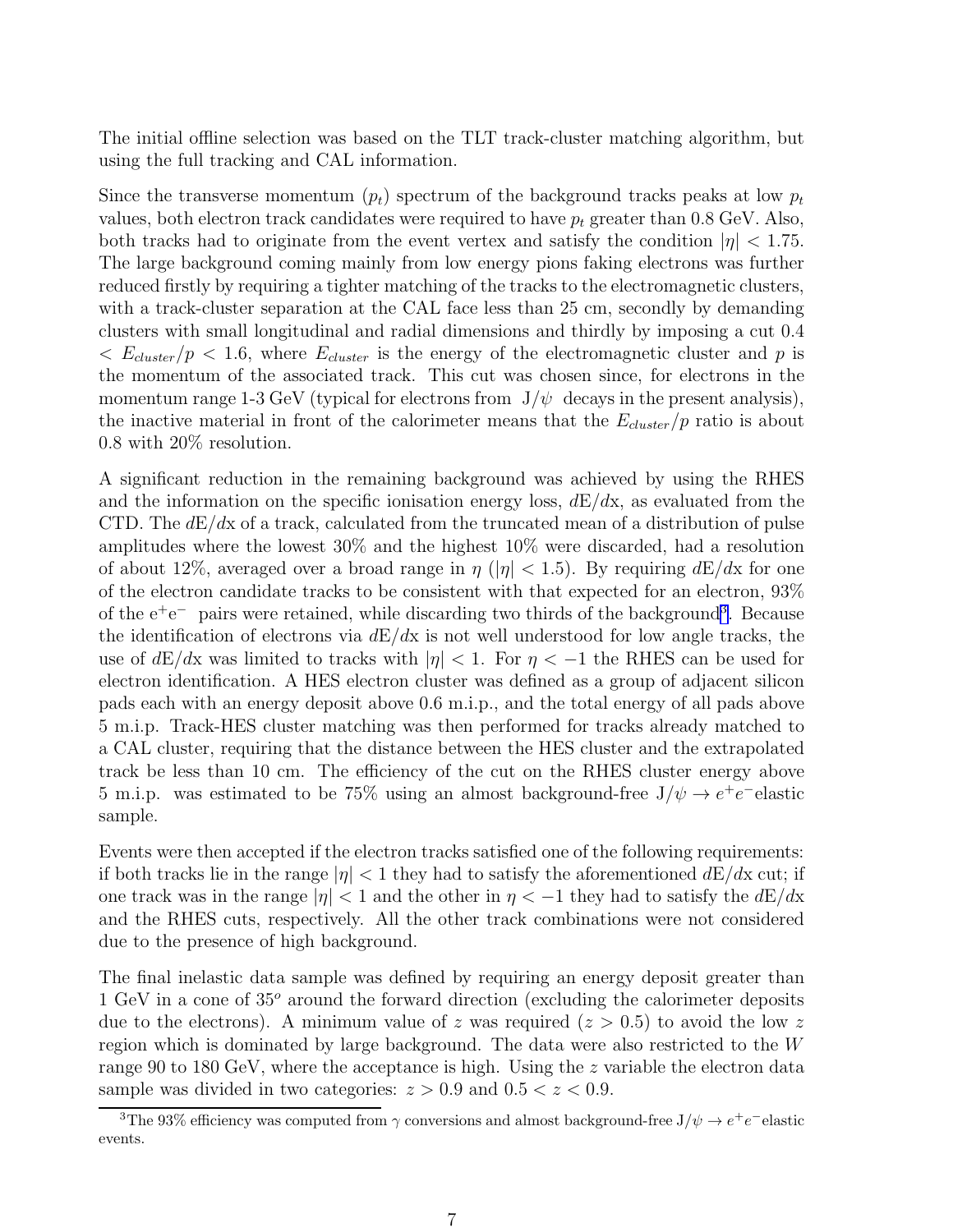<span id="page-16-0"></span>Figure [2](#page-28-0)c shows the mass distribution of the electron pairs for the second category. A clear peak at the  $J/\psi$  mass is observed. The solid line shows an unbinned likelihood fit in which a Gaussian resolution function has been convoluted with a radiative  $J/\psi$  mass spectrum and a linear distribution to describe the background (dashed line). The mass estimated by the fit is  $3.089 \pm 0.010$  GeV. The rms width is  $40 \pm 9$  MeV, consistent with the MC expectation. Table [1](#page-25-0) contains, for the two categories and  $W$  ranges, the fitted number of events above background. As for the muon sample, the data so collected correspond to events with  $Q^2 < 4 \text{ GeV}^2$ .

# 5 Monte Carlo Simulation and Acceptance Calculation

Inelastic  $J/\psi$  production from direct photon-gluon fusion was simulated using the coloursinglet model as implemented in the HERWIG [\[24](#page-23-0)] parton shower generator. The range of  $Q^2$  was from the kinematic limit ( $\approx 10^{-10} \text{ GeV}^2$ ) to 4 GeV<sup>2</sup>. The energy scale,  $\mu^2$ , at which the gluon distribution is evaluated was chosen to be  $\mu^2 = 2\hat{s}\hat{t}\hat{u}/(\hat{s}^2 + \hat{t}^2 + \hat{u}^2)$ , where  $\hat{s}$ ,  $\hat{t}$  and  $\hat{u}$  are the Mandelstam variables of the photon-gluon fusion process. The mean value of  $\mu^2$  is 7 GeV<sup>2</sup>. The gluon structure function in the proton was parameterized with the  $MRSD'$ <sub>-</sub> [[25\]](#page-23-0) distribution.

For resolved  $J/\psi$  production the PYTHIA [\[26](#page-23-0)] parton shower generator was used with the GRV proton[[27\]](#page-23-0) and photon[[28\]](#page-23-0) parton densities. The matrix elements for resolved photon processes were computed in the colour-singlet framework.

Production of  $J/\psi$  mesons accompanied by diffractive proton dissociation was simulated with EPSOFT [\[29\]](#page-23-0). This generator is based on the assumption that the diffractive cross section is of the form  $d\sigma/d|t|dM_N^2 \propto e^{-b_d|t|}/M_N^{\beta}$ , where  $M_N$  is the mass of the dissociative system, and  $t$  is the four-momentum transfer squared at the proton vertex. The value of  $b_d$  was chosen to be 1 GeV<sup>-2</sup> to reproduce the observed  $p_T^2$  distribution of events with  $z > 0.9$ . For the  $M_N$  distribution, the value  $\beta = 2$  was used. The simulation of the dissociative system includes a parametrisation of the resonance spectrum.

In the muon case a mixture of HERWIG  $(78^{+4}_{-6})\%$  and EPSOFT events gives the best description of the z distribution with z ranging from  $0.4$  to 1. For the electron case the percentage is  $(79\pm6)\%$ . The same mixture also describes well all the reconstructed kinematic variables (see Fig. [3](#page-29-0) for some examples). The resolution in z is  $2\%$  at  $z = 0.9$ and increases to 12\% at  $z = 0.4$ . The measured values of z suffer from a systematic shift due to the energy loss in the inactive material in front of the calorimeter and to the undetected particles escaping in the beampipe. This shift is  $20\%$  at  $z = 0.4$  and becomes negligible at  $z = 0.9$ . The shift of z was corrected using the HERWIG Monte Carlo.

The acceptance was estimated as the ratio of the number of accepted Monte Carlo photongluon fusion events to the number generated in the selected kinematic range. The acceptance, calculated in this manner, accounts for the geometric acceptance, for the detector, trigger and reconstruction efficiencies, and for the detector resolution. Table [2](#page-25-0) reports the acceptances in various W ranges determined for each decay mode.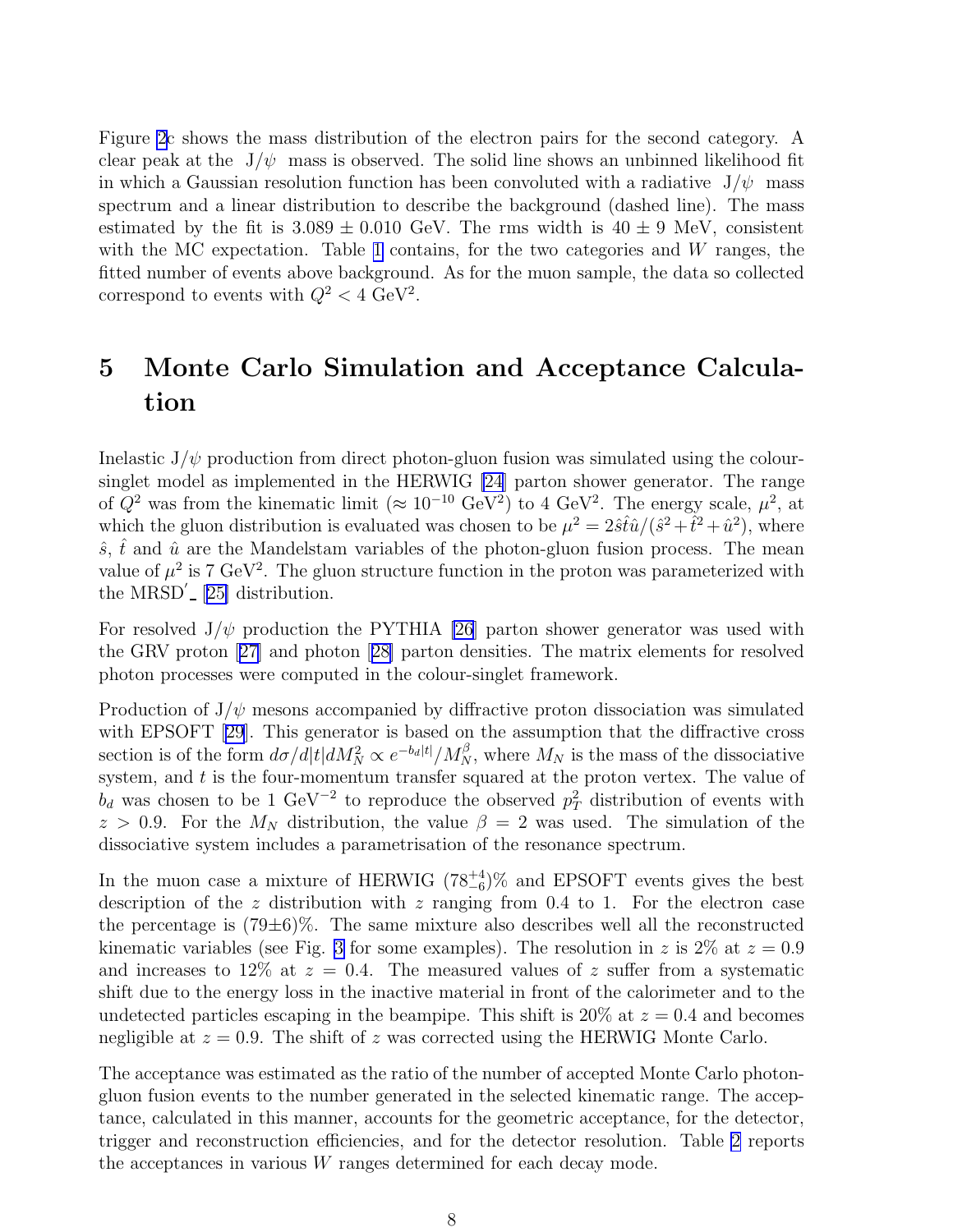### <span id="page-17-0"></span>6 Backgrounds to the photon-gluon fusion process

In this section we discuss all the resonant processes which are backgrounds to the photongluon fusion process. To calculate integrated and differential cross sections the analysis was restricted to the region  $0.4 < z < 0.9$  and  $50 < W < 180$  GeV for the muon mode, and to the region  $0.5 < z < 0.9$  and  $90 < W < 180$  GeV for the electron mode. The upper z cut is necessary to exclude diffractive  $J/\psi$  production; the lower cut restricts the data to a range with low background and where the photon-gluon process is expected to dominate over the resolved production. Table [1](#page-25-0) reports the numbers of events coming from the fit to the  $J/\psi$  mass peak, divided into four W intervals for the muon mode and three intervals for the electron mode. These numbers include proton diffractive dissociation events which migrated from the region above  $z = 0.9$ . The background from diffractive events was estimated to be  $f^{diff} = (8 \pm 2)\%$  in the muon mode and  $f^{diff} = (4 \pm 1)\%$ in the electron mode using EPSOFT and following the method explained in section [5.](#page-16-0) The cross sections were corrected for the estimated fraction of proton dissociative events. The difference in the size of the contamination between muon and electron decay mode reflects the different W range covered.

At the lower end of the z range one has to consider resolved  $J/\psi$  photoproduction events for  $z > 0.4(0.5)$  as well as migration of resolved events from  $z < 0.4(0.5)$  into the region studied. In Fig. [2b](#page-28-0) the invariant mass plot of the muon decay mode for events with  $z < 0.4$ and  $50 < W < 180$  GeV is shown. The estimated number of  $J/\psi$  events is  $19 \pm 6$ . As determined from the z shape of resolved and direct photon Monte Carlo generated events, about 50% of the detected events can be attributed to resolved photoproduction. Their contribution in the  $0.4 < z < 0.9$  range, after diffractive proton dissociation subtraction, is  $3\frac{+3}{2}\%$ . This background has been subtracted from the signal events assuming the W and z dependence given by PYTHIA Monte Carlo. Due to the small statistics of the electron sample the muon result was also used in the electron case.

Production of  $\psi'$  mesons with subsequent decay into  $J/\psi$  is a contribution not included inthe simulation. It is estimated in [[1\]](#page-22-0), through phase space considerations, to be  $15\%$ of the  $J/\psi$  integrated cross section. This result is in good agreement with estimations made by using the value of the  $\psi'$  to  $J/\psi$  ratio coming from low energy data [\[9](#page-22-0), [10\]](#page-22-0). This contribution was not subtracted.

# 7 Systematic Errors

Several factors contribute to the systematic errors in the inelastic  $J/\psi$  cross section measurement. In the following they are divided in two categories: *decay channel specific errors* and *common systematic errors*. The first category contains systematic errors specific to the electron or muon decay channel, while the second contains systematic errors common to both decay modes.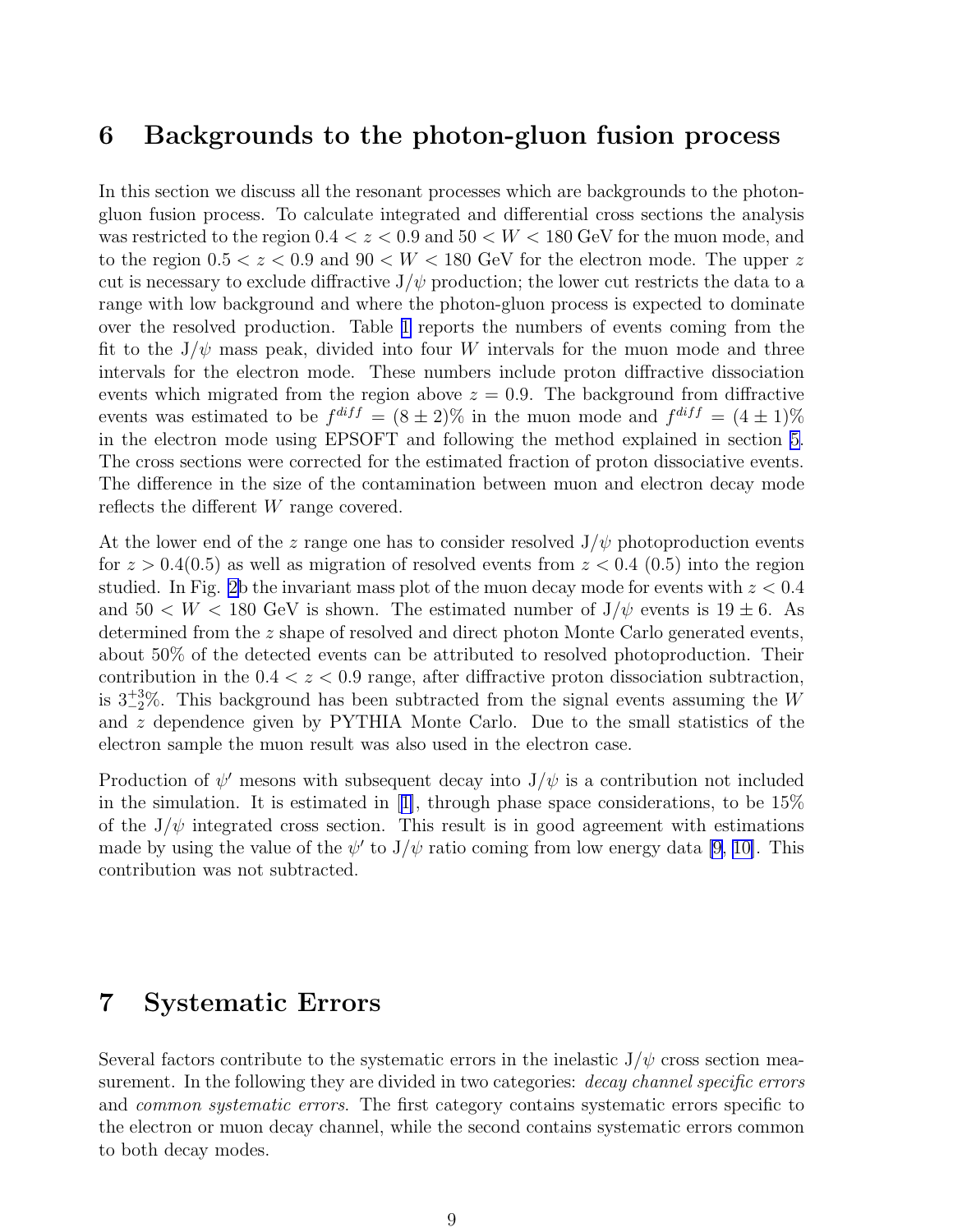### Decay channel specific errors:

- *Trigger*: for the muon mode the principal source of uncertainty is the FLT calorimeter trigger. The corresponding error was estimated by using independent muon triggers, which use different calorimeter trigger logic or do not use the calorimeter at all. Also for the electron mode the uncertainty is dominated by the FLT calorimeter simulation and the corresponding error was estimated by using independent calorimeter triggers. The size of the error depends on the W range and is of the order of  $\pm 4\%$  in the lowest W bin and of  $\pm 1\%$  in the highest one.
- Event selection: this class comprises the systematic errors due to the uncertainties in the measurement of momentum, transverse momentum and  $\eta$  of the leptonic tracks. For the muon channel this class contains also the uncertainties coming from the  $p_{t1} + p_{t2} > 2.8$  GeV cut and the collinearity cut. For the electron channel uncertainties in the definition of an electron cluster also contribute. Each cut was varied within a range determined by the resolution of the variable to which the cut is applied and the different contributions obtained were summed in quadrature. This error amounts to  $\pm 2\%$ , almost independent of W.
- Muon chamber efficiency: the systematic error  $(\pm 2\%)$  attributed to uncertainties in the muon chamber reconstruction efficiency was estimated using cosmic ray events.
- $dE/dx$ : the error takes into account the uncertainty of the variation in the efficiency of the  $dE/dx$  cut as a function of the track's polar angle, not reproduced by the Monte Carlo simulation. The size of the error depends on the  $W$  range and is of the order of  $\pm 7\%$  in the lowest W bin and of  $\pm 5\%$  in the highest one.
- RHES: the error  $(+1\%)$  was estimated by rising the cut value from 5 m.i.p. to 6 m.i.p. in the Monte Carlo simulation only. This was done to take into account possible differences of the calibration in the simulation and in the data.
- Fitting procedure: different fitting procedures for the  $J/\psi$  mass peak were applied to the electron channel and the results were the same within the statistical uncertainty. The size of the error is  $-3\%$ .
- Branching Ratio: the error on the branching ratio  $J/\psi \rightarrow l^+l^-$  is used as quoted in  $[32]$  $[32]$   $(\pm 3.2\%)$ .

#### Common systematic errors:

- Parton density: the uncertainty in the acceptance resulting from the uncertainty in the form of the gluon distribution was estimated by changing the default gluon distribution (MRSD<sup>'</sup> [[25](#page-23-0)])with others (GRV [[27](#page-23-0)], MRSG [\[30](#page-23-0)], MRSA<sup>'</sup> [[30](#page-23-0)]). This error is of the order of  $\pm 1\%$  in all the W ranges, except in the highest W bin where it contributes –8%.
- Energy scale: the calorimeter energy scale in the Monte Carlo was varied by  $\pm 5\%$ . This affects mainly the W and z determinations and gives a  $\pm 2\%$  contribution.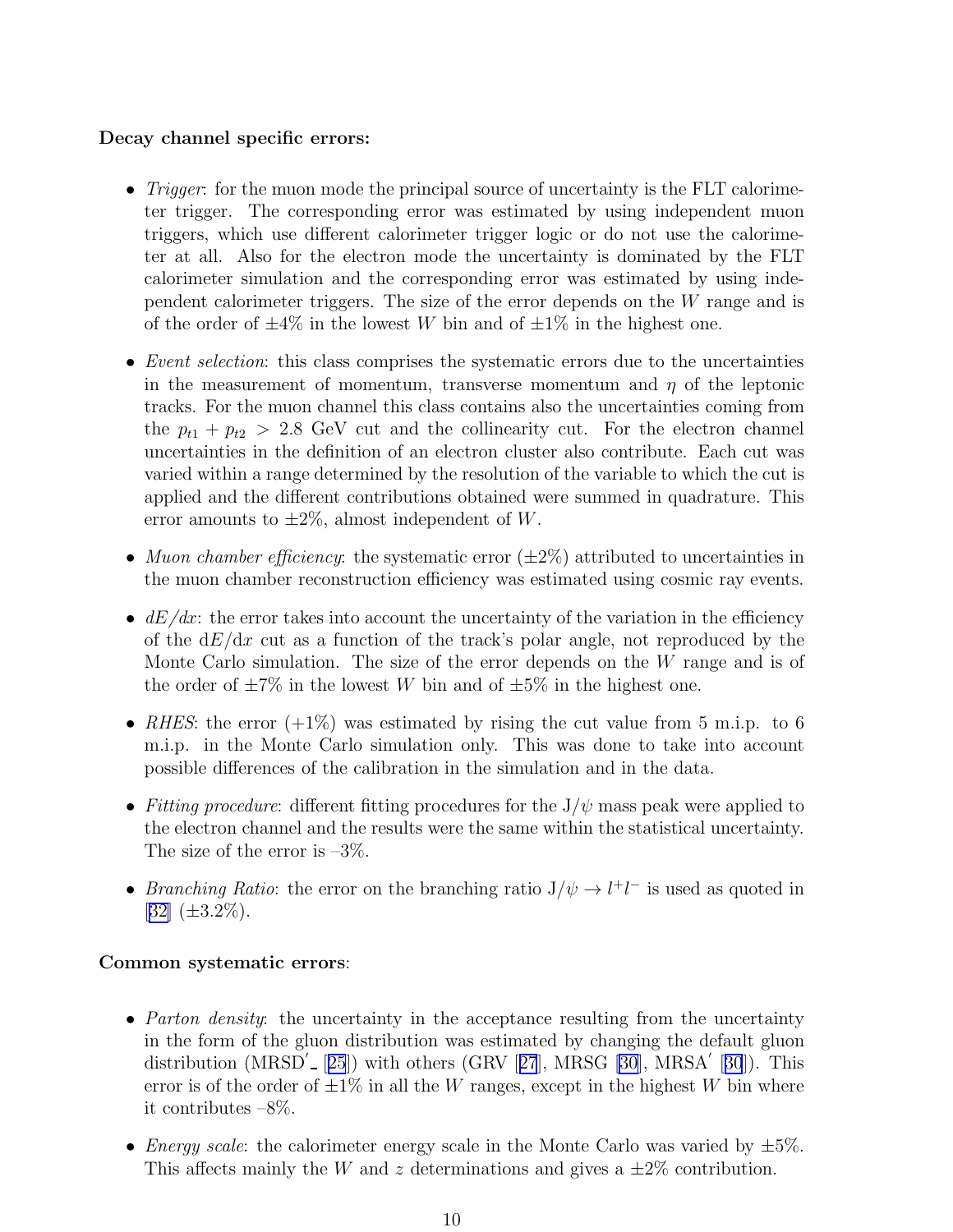- <span id="page-19-0"></span>• Proton dissociation: The parameters  $\beta$  and  $b_d$  were varied from  $\beta = 2$  to  $\beta = 2.5$  $(\beta = 2.20 \pm 0.03$  $(\beta = 2.20 \pm 0.03$  $(\beta = 2.20 \pm 0.03$  is the result of [[31\]](#page-23-0)) and from  $b_d = 0.9 \text{ GeV}^{-2}$  to  $b_d = 1.3 \text{ GeV}^{-2}$ (from the analysis of the  $p_T^2$  distribution of the events with  $z > 0.9$ ). This systematic uncertainty is dominated by the number of events with  $z > 0.9$  and is concentrated in the range  $50 < W < 90$  GeV, where it gives a contribution of  $\pm 5\%$ , while in the other bins it is of the order of the  $\pm 1\%$  or lower.
- Resolved photon: this systematic error contains contributions from the limited statistics of the muon sample for  $z < 0.4$  and the uncertainties in the Monte Carlo modelling of the resolved process. The corresponding error was evaluated to be  $\pm 4\%$ , independent from W.
- *z extrapolation*: the cross sections were measured down to  $z = 0.4$  for the muon channel and to  $z = 0.5$  for the electron channel and then extrapolated to zero using the HERWIG Monte Carlo. The uncertainty  $(\pm 3.5\%)$  on the extrapolation was evaluated by varying  $\Lambda_{QCD}$  and the charm mass,  $m_c$ , in the NLO calculation.
- Angular distribution: The angular distribution of the decay leptons was modelled using the form  $(1 + \alpha \cos^2 \theta^*)$ , where  $\theta^*$  is the decay angle of the leptons in the  $J/\psi$ rest frame with respect to the direction of the  $J/\psi$  momentum in the laboratory. The data are best described with  $\alpha = 0$ , that is a flat distribution. As a systematic check  $\alpha$  was varied by one standard deviation (i.e. up to  $\alpha = 0.5$ ); this gave an error growing from  $+5\%$  in the lowest W bin to  $+8\%$  in the highest W bin.
- Luminosity: as indicated in section [2.2](#page-10-0), the uncertainty on the luminosity determination is  $\pm 1.5\%$ .

The total systematic error, given by the sum in quadrature of all the common and uncommon systematic errors, is of the order of  $\pm 10\%$  ( $\pm 15\%$ ) for the muon (electron) decay channel.

### 8 Results

### 8.1 Cross Section Calculation

The electroproduction cross section for inelastic  $J/\psi$  production, after subtracting the contributions of diffractive proton dissociation and of resolved photon processes, is calculated as:

$$
\sigma(e^+p \to e^+J/\psi X) = \frac{N_{evt}}{\mathcal{A} \mathcal{L} \mathcal{B}},\tag{5}
$$

where  $N_{evt}$  denotes the background subtracted number of  $J/\psi$  signal events, A the accep-tance, $\mathcal L$  the integrated luminosity and  $\mathcal B$  the J/ $\psi$  leptonic branching fraction [[32\]](#page-23-0), namely  $(6.01 \pm 0.19)\%$  for  $\mu^+\mu^-$  and  $(6.02 \pm 0.19)\%$  for  $e^+e^-$ . The photoproduction cross section is related to the ep cross section by [\[33](#page-24-0)]

$$
\sigma_{\gamma p \to J/\psi X} = \frac{\int_{y_{min}}^{y_{max}} \int_{Q_{min}^2(y)}^{Q_{max}^2(y)} \Phi(y, Q^2) \sigma_{\gamma p \to J/\psi X}(y, Q^2) dy dQ^2}{\Phi_T} = \frac{\sigma_{e^+ p \to e^+ J/\psi X}}{\Phi_T}, \qquad (6)
$$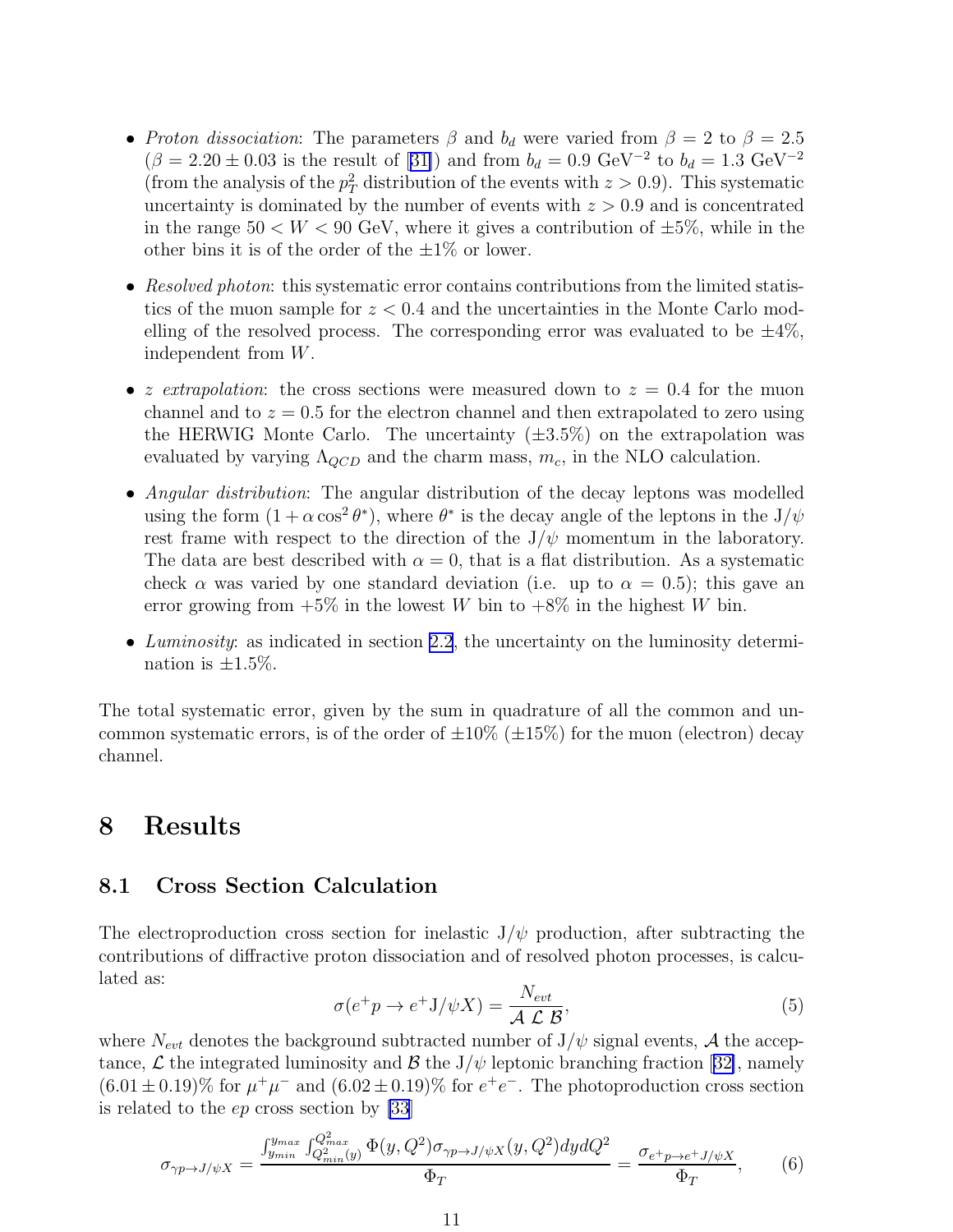where  $\sigma_{\gamma p \to J/\psi X}$  is the mean cross section in the measured range of W (corresponding to the limits  $y_{min}$ ,  $y_{max}$ ) and  $Q^2$ . The effective flux,  $\Phi_T$ , of virtual photons from the positron is computed as:

$$
\Phi_T = \int_{y_{min}}^{y_{max}} \int_{Q_{min}^2(y)}^{Q_{max}^2} \Phi(y, Q^2) dy dQ^2 = \int_{y_{min}}^{y_{max}} \int_{Q_{min}^2(y)}^{Q_{max}^2} \frac{\alpha}{2\pi y Q^2} [1 + (1 - y)^2 - \frac{2M_e^2 y^2}{Q^2}] dy dQ^2,
$$
\n<sup>(7)</sup>

where  $\alpha$  is the electromagnetic coupling constant. The integrals run from  $Q_{min}^2 = M_e^2$  $y^2$ to  $Q_{max}^2 = 4 \text{ GeV}^2$  and from  $y_{min} = W_{min}^2/s$  to  $y_{max} = W_{max}^2/s$  where  $W_{min}$  and  $W_{max}$ are the minimum and maximum values of W, respectively, in each chosen interval.

The electro- and photoproduction cross sections are summarized in Tab. [2](#page-25-0) for the two  $J/\psi$  decay channels. The first error is statistical and the second comes from adding in quadrature all the systematic errors described in section [7.](#page-17-0) The cross sections measured in the restricted z ranges were extrapolated to  $z = 0$  (using HERWIG) in order to be able to compare with other available data. The size of the extrapolation ( $\sim 10\%$  for the muon decay mode and ∼ 25% for the electron decay mode) and the associated systematic error are shown in Tab. [2](#page-25-0) and given in section [7](#page-17-0). The difference in the size of the extrapolation between muon and electron decay modes is due to the different  $z$  ranges measured. Table [3](#page-26-0) reports for the lowest  $W$  bin the photoproduction cross section from the muon channel only and for the following three W bins the combined muon and electron photoproduction cross sections. These results are given both in the range  $0.4 < z < 0.9$ and in the extrapolated range  $z < 0.9$ . To obtain the combined results a weighted mean was calculated; the weights were obtained by summing the statistical and decay channel specific errors in quadrature. The first error for the combined results in Tab. [3](#page-26-0) is the error on the weighted mean, the second is given by the sum of the common systematic errors added in quadrature. The photoproduction cross sections for  $z < 0.9$  are shown in Fig. [4](#page-30-0) together with those found by the H1 collaboration [\[15\]](#page-23-0) and a compilation of fixed target results [\[9, 10,](#page-22-0) [14\]](#page-23-0). The ZEUS and H1 data are compatible. The cross section rises as  $W$ increases. The curves in the plot correspond to the NLO calculation [\[1](#page-22-0)] computed with no cut on the  $p_T$  of the  $J/\psi$ ,  $z < 0.9$ , with a charm mass  $(m_c)$  of 1.4 GeV,  $\Lambda_{QCD} = 300$ MeV and with renormalization and factorization scales of  $\sqrt{2}m_c$ . Dashed, continuous and dashed-dotted curves are obtained with different gluon distributions (MRSG[[30\]](#page-23-0), GRV[[27](#page-23-0)] and CTEQ3M [[34\]](#page-24-0), respectively), compatible with those extracted from  $F_2$ measurements at HERA[[35, 36](#page-24-0)]. The theoretical predictions were multiplied by a factor 1.15 to take into account  $\psi'$  production. The predictions are in qualitative agreement with the data, but the distinction among different parton densities is not possible because the NLO calculation is not well behaved in the limit  $p_T \to 0$ . Furthermore, there is a significant dependence on the values of the charm mass and  $\Lambda_{QCD}$ . The cross section varies as  $1/m_c^3$  and  $\alpha_s^2$  as illustrated by the dotted line which is calculated with  $m_c = 1.55$ GeV and  $\Lambda_{QCD} = 215 \text{ MeV}$  and using the GRV gluon distribution.

A more quantitative comparison between data and theory can be made in the restricted kinematic range  $p_T^2 > 1$  GeV<sup>2</sup>, where the calculation is much more reliable. The NLO computation now allows an absolute comparison between data and models. The cross sections for this kinematic range are summarized in Tab. [2](#page-25-0) for the two  $J/\psi$  decay channels and in Tab. [3](#page-26-0) for the combined result, with the additional requirement  $z < 0.8$  in order to compare with [\[15\]](#page-23-0). The measured cross sections for  $z < 0.8$  and  $p_T^2 > 1 \text{ GeV}^2$  are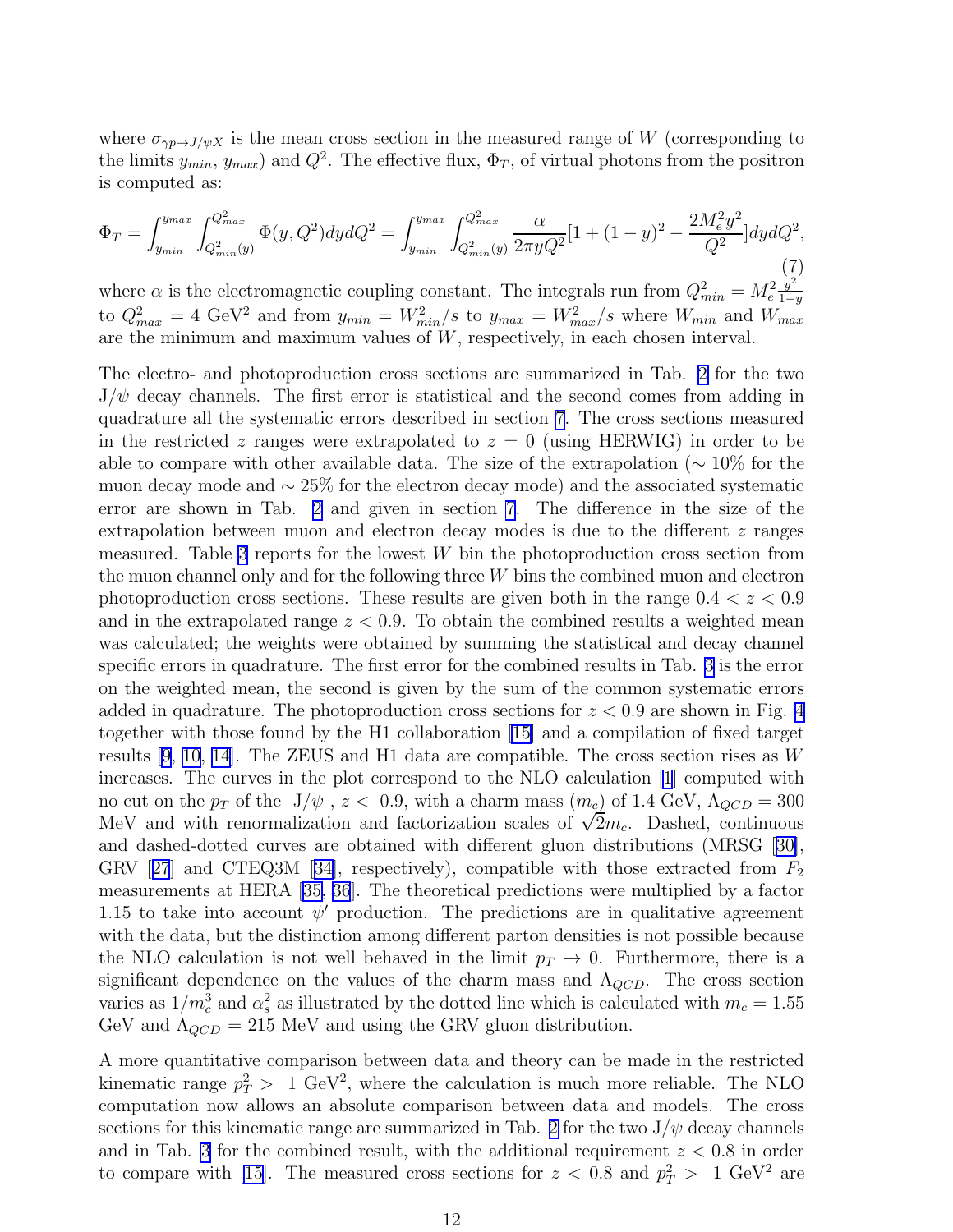displayed in Figure [5.](#page-31-0) The curves represent the NLO calculation using the different gluon distributions cited above. Data and theory are in good agreement using  $m_c = 1.4 \text{ GeV}$ ,  $\Lambda_{QCD} = 300$  MeV and  $\sqrt{2}m_c$  as renormalization factor. While for  $z < 0.9$  and all  $p_T^2$  the predictions are significantly different for different parametrizations of the gluon density, this is not so in the more restricted domain  $z < 0.8$  and  $p_T^2 > 1 \text{ GeV}^2$ . This is a consequence of the  $p_T^2$  cut: the gluon distribution is probed at larger  $x_g$  values, where the differences between the various gluon densities are smaller; here  $x<sub>g</sub>$  is the proton energy fraction carried by the incoming gluon. In the present analysis, with  $z < 0.9$  we explore the range  $4 \cdot 10^{-4} \le x_g \le 10^{-2}$ , and the range  $10^{-3} \le x_g \le 10^{-2}$  in the restricted interval.

#### 8.2 Transverse Momentum Distribution

Figure [6](#page-32-0) shows the differential cross section  $d\sigma/dp_T^2$  for  $z \, < \, 0.9$  and  $50 \, < \, W \, < \, 180$ GeV using only the muon sample. The background contributions listed in section [6](#page-17-0) were subtracted bin by bin. The curve shows the NLO prediction obtained with  $m_c = 1.4 \text{ GeV}$ ,  $\Lambda_{QCD} = 300 \text{ MeV}, \sqrt{2}m_c$  as scale and GRV for the gluon distribution<sup>4</sup>. For  $p_T^2 > 1 \text{ GeV}^2$ data and theoretical calculation are in good agreement. A fit of the function

$$
\frac{d\sigma}{dp_T^2} = Ae^{-bp_T^2} \tag{8}
$$

to our data was performed in the range  $1 < p_T^2 < 9 \text{ GeV}^2$  giving

$$
b = 0.32 \pm 0.03 \text{ (stat)} \pm 0.01 \text{(syst)} \text{ GeV}^{-2}. \tag{9}
$$

A similar fit to the NLO calculation [\[1](#page-22-0)] yields a slope of  $b = 0.3 \text{ GeV}^{-2}$  above  $p_T^2 > 1$  $GeV<sup>2</sup>$ . The systematic error contains contributions from all the classes of systematic errors discussed in section [7](#page-17-0) and also from the change in the  $p_T^2$  fitting interval.

### 8.3 Distribution of z

Figure [7](#page-33-0) shows the differential cross section  $d\sigma/dz$  for  $p_T^2 > 1$  GeV<sup>2</sup> and  $50 < W < 180$ GeV as obtained using only the muon sample. It is compared to the NLO calculation[[1\]](#page-22-0) discussed in section [8.1](#page-19-0) and with the parameters used in 8.2. Agreement in shape and normalization is found within the errors. Our data are in good agreement with the result of the H1 collaboration [\[15\]](#page-23-0).

Recently there has been theoretical activity attempting to solve the discrepancy between the  $J/\psi$  production cross section measurements in hadronic reactions and the coloursinglet model by invoking additional octet contributions [\[37\]](#page-24-0). A specific leading order calculation of  $J/\psi$  photoproduction at HERA has been carried out using values of the nonperturbativecolour-octet terms determined from a fit  $[8]$  to the CDF data  $[6]$  $[6]$  $[6]$ . These calculations predict a cross section for HERA rising with z, which is not seen in the data. This is illustrated in Fig.[7](#page-33-0) where the dashed line shows a sum of the colour-singlet and colour-octet contributions both calculated at leading order.

<sup>&</sup>lt;sup>4</sup>The NLO  $p_T^2$  and z distributions for the  $\psi'$  have large theoretical uncertainties and cannot be accounted for simply by a scale factor.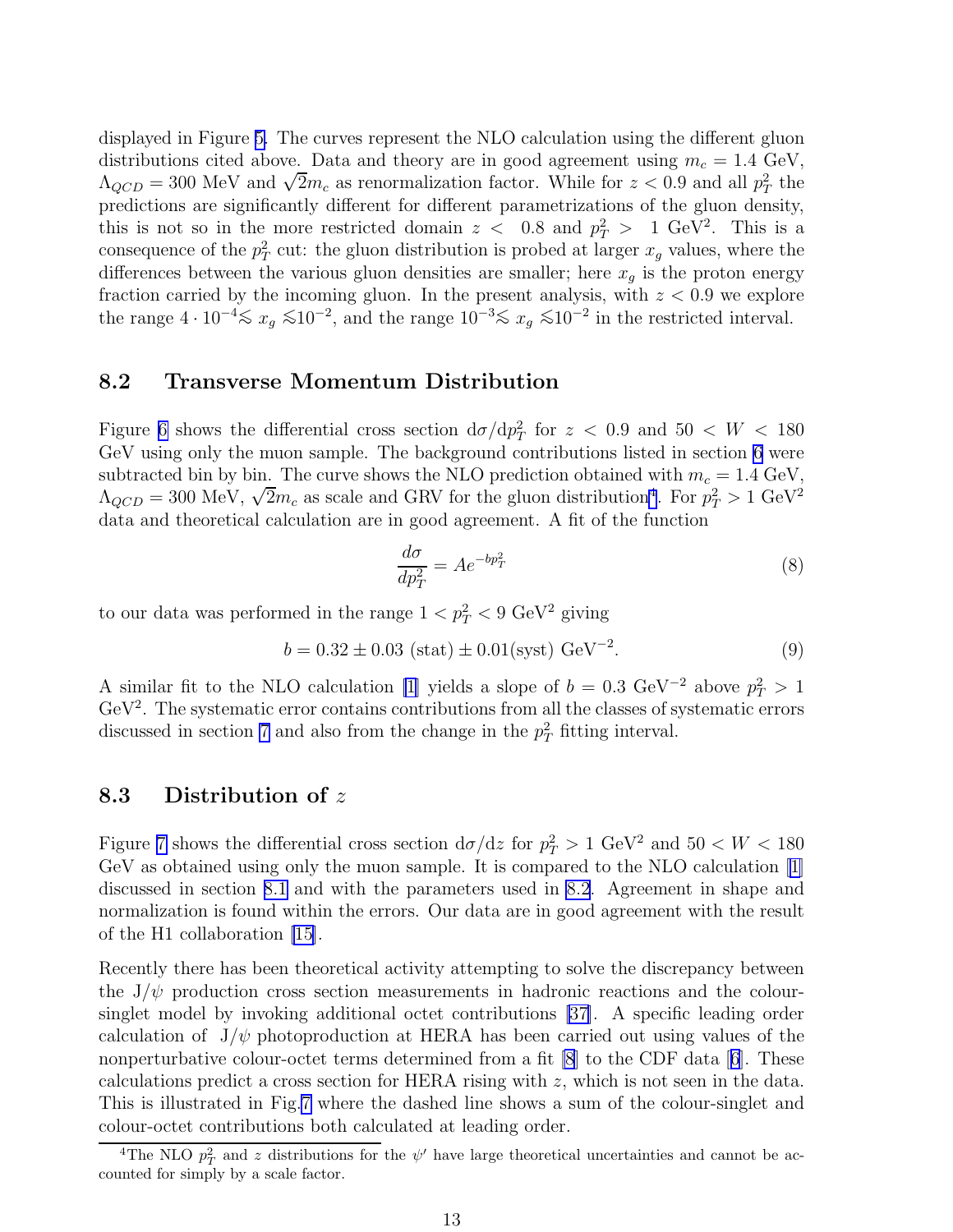## <span id="page-22-0"></span>9 Conclusion

We have measured inelastic  $J/\psi$  photoproduction in the range  $50 < W < 180$  GeV and  $0.4 < z < 0.9$ . The cross section rises with W. In this z interval the photon-gluon fusion process is expected to dominate. A NLO calculation for the photon-gluon fusion process agrees with the data both for the integrated cross section and the differential distributions over z and  $p_T^2$  in the kinematic range  $z < 0.8$  and  $p_T^2 > 1$  GeV<sup>2</sup>, using gluon distribution parametrizations compatible with those determined from the  $F_2$  measurements performed at HERA. The predictions of a specific leading order colour-octet model, as formulated to fit the CDF data on  $J/\psi$  hadroproduction, are not consistent with the data.

### Acknowledgements

We thank the DESY Directorate for their strong support and encouragement. The remarkable achievements of the HERA machine group were essential for the successful completion of this work and are gratefully acknowledged. We are also grateful to M. Cacciari, M. Krämer, and P. A. Zerwas for providing the theoretical curves and for many useful discussions.

### References

- [1] M. Krämer et al., Phys. Lett. B348 (1995) 657; M. Krämer, Nucl. Phys. B459 (1996) 3.
- [2] E.L. Berger and D. Jones, Phys. Rev. D23 (1981) 1521.
- [3] M. Krämer, private communication.
- [4] H. Jung, G.A. Schuler and J. Terron, Int. Jour. of Mod. Phys. A7 (1992) 7955.
- [5] R. Baier and R. Rückl, Phys. Lett. B102 (1981) 364.
- [6] CDF Collab., F. Abe et al., Phys. Rev. Lett. 69 (1992) 3704; CDF Collab., A. Sansoni, FERMILAB-CONF-95/263-E.
- [7] G.T. Bodwin, E. Braaten and G.P. Lepage, Phys. Rev. D51 (1995) 1125.
- [8] M. Cacciari and M. Krämer, Phys. Rev. Lett. 76 (1996) 4128.
- [9] FTPS Collab., B.H. Denby et al., Phys. Rev. Lett. 52 (1984) 795.
- [10] NA14 Collab., R. Barate et al., Z. Phys. C33 (1987) 505.
- [11] BFP Collab., A.R. Clark et al., Phys. Rev. Lett. 43 (1979) 187.
- [12] EMC Collab., J.J. Aubert et al., Nucl. Phys. B213 (1983) 1.
- [13] NMC Collab., D. Allasia et al., Phys. Lett. B258 (1991) 493.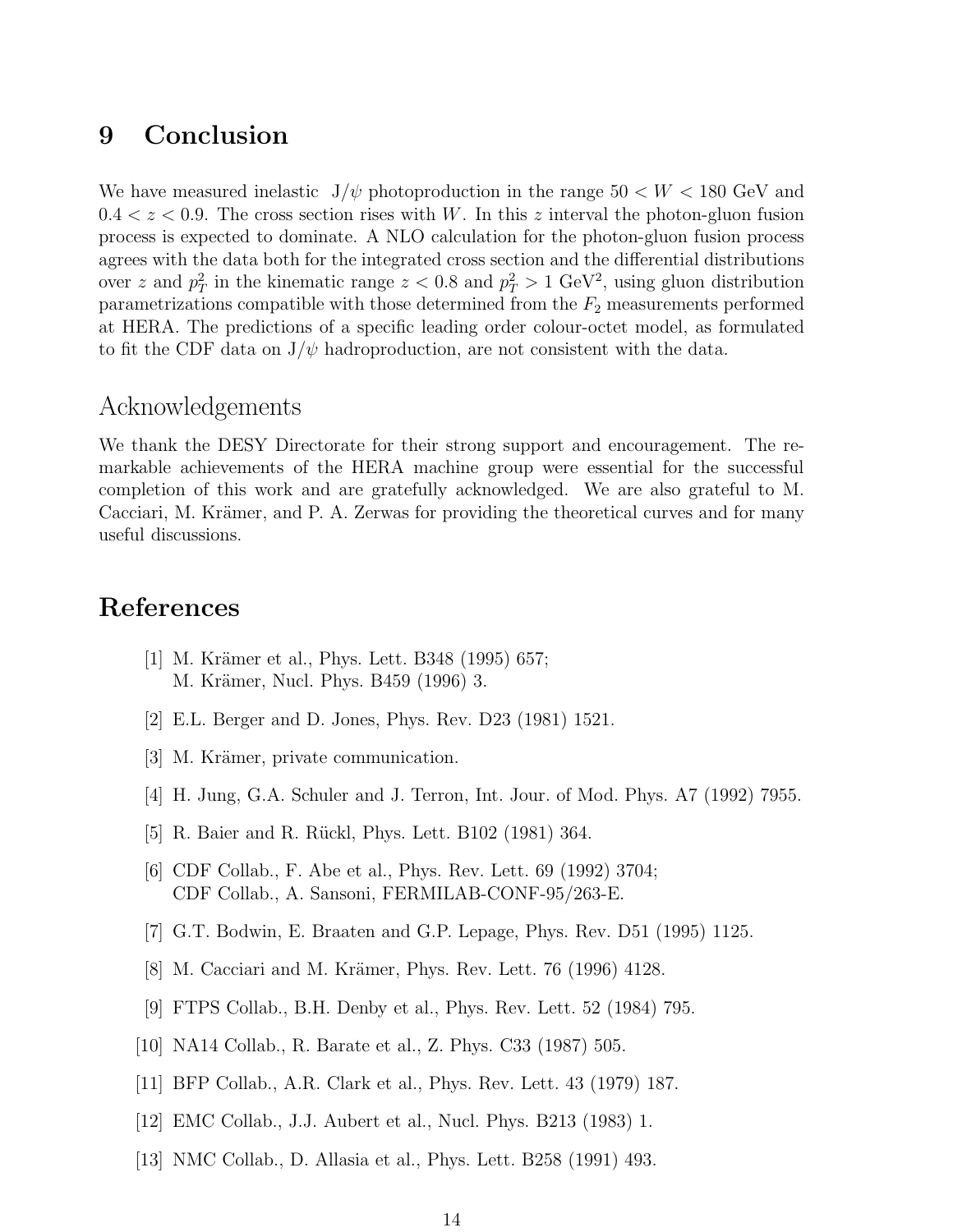- <span id="page-23-0"></span>[14] EMC Collab., J. Ashman et al., Z. Phys. C56 (1992) 21.
- [15] H1 Collab., S. Aid et al., Nucl. Phys. B472 (1996) 3.
- [16] ZEUS Collab., The ZEUS Detector, Status Report, DESY (1993).
- [17] C. Alvisi et al., Nucl. Instr. Meth. A305 (1991) 30.
- [18] N. Harnew et al., Nucl. Instr. Meth. A279 (1989) 290; C.B. Brooks et al., Nucl. Instr. Meth. A283 (1989) 477; B. Foster et al., Nucl. Instr. Meth. A338 (1994) 254.
- [19] M. Derrick et al., Nucl. Instr. Meth. A309 (1991) 77; A. Andresen et al., Nucl. Instr. Meth. A309 (1991) 101; A. Bernstein et al., Nucl. Instr. Meth. A336 (1993) 23.
- [20] A. Dwurazny et al., Nucl. Instr. Meth. A277 (1989) 176; ZEUS Collab., M. Derrick et al., Z. Phys. C73 (1996) 73.
- [21] G. Abbiendi et al., Nucl. Instr. Meth. A333 (1993) 342.
- [22] D. Kisielewska et al., DESY-HERA 85-25 (1985); J. Andruszk´ow et al., DESY-92-066 (1992).
- [23] F. Jacquet and A. Blondel, in Proceedings of the study for an ep facility in Europe 79/48 (1979) 391.
- [24] G. Marchesini et al., Comp. Phys. Com. 67 (1992) 465; B.R. Webber, DESY 92–028, Proc. of the Workshop 'Physics at HERA', Vol III., Oct 1991, p. 1354; L. Stanco, ibidem, p. 1363.
- [25] A. D. Martin, W. J. Stirling and R. G. Roberts, Phys. Lett. B306 (1993) 145.
- [26] T. Sjöstrand and M. Bengtsson, Comp. Phys. Comm.  $43$  (1987) 367; M. Bengtsson and T. Sjöstrand, Comp. Phys. Comm. 46 (1987) 43; T. Sjöstrand, Proc. of the Workshop 'Physics at HERA', Vol. III, Oct. 1991, 1405.
- [27] M. Glück, E. Reya and A. Vogt, Z. Phys. C53 (1992) 127; M. Glück, E. Reya and A. Vogt, Z. Phys. C53 (1992) 651.
- [28] M. Glück, E. Reya and A. Vogt, Phys. Rev. D46 (1992) 1973.
- [29] M. Kasprzak, PhD Thesis, Warsaw University, DESY-Internal Report F35D-96- 16 (1996).
- [30] A. D. Martin, W. J. Stirling and R. G. Roberts, Phys. Lett. B354 (1995) 155.
- [31] CDF Collab., F. Abe et al., Phys. Rev. D50 (1994) 5535.
- [32] Particle Data Group, R.M. Barnett et al., Phys. Rev. D54 (1996) 1.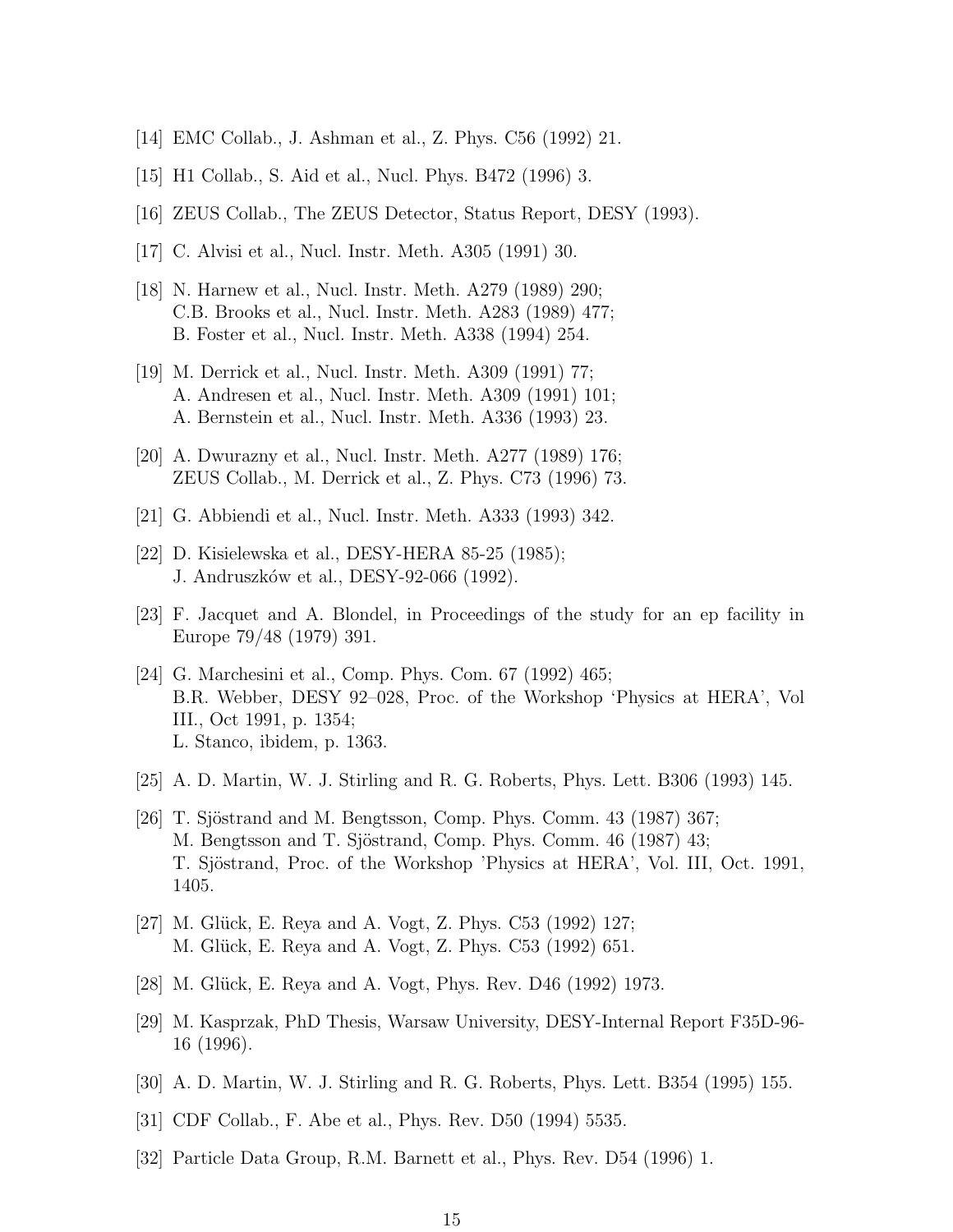- <span id="page-24-0"></span>[33] V.N. Gribov et al., Sov. Phys. JETP 14 (1962) 1308; V.M. Budnev et al., Phys. Rep. C15 (1975) 181.
- [34] H.L. Lai et al., Phys. Rev. D51 (1995) 4763.
- [35] ZEUS Collab., M. Derrick et al., Phys. Lett. B316 (1993) 412; ZEUS Collab., M. Derrick et al., Z. Phys. C65 (1995) 379; ZEUS Collab., M. Derrick et al., Z. Phys. C69 (1996) 607; ZEUS Collab., M. Derrick et al., Z. Phys. C72 (1996) 399.
- [36] H1 Collab., I. Abt et al., Nucl. Phys. B407 (1993) 515; H1 Collab., T. Ahmed et al., Nucl. Phys. B439 (1995) 471; H1 Collab., S. Aid et al., Nucl. Phys. B470 (1996) 3; H1 Collab., C. Adloff et al., DESY 97-042.
- [37] E. Braaten and S. Fleming, Phys. Rev. Lett. 74 (1995) 3327; P. Cho and A.K. Leibovich, Phys. Rev. D53 (1996) 6203; B. Cano-Coloma and M.A. Sanchis-Lozano, IFIC/97-29, [hep-ph/9706270](http://arxiv.org/abs/hep-ph/9706270).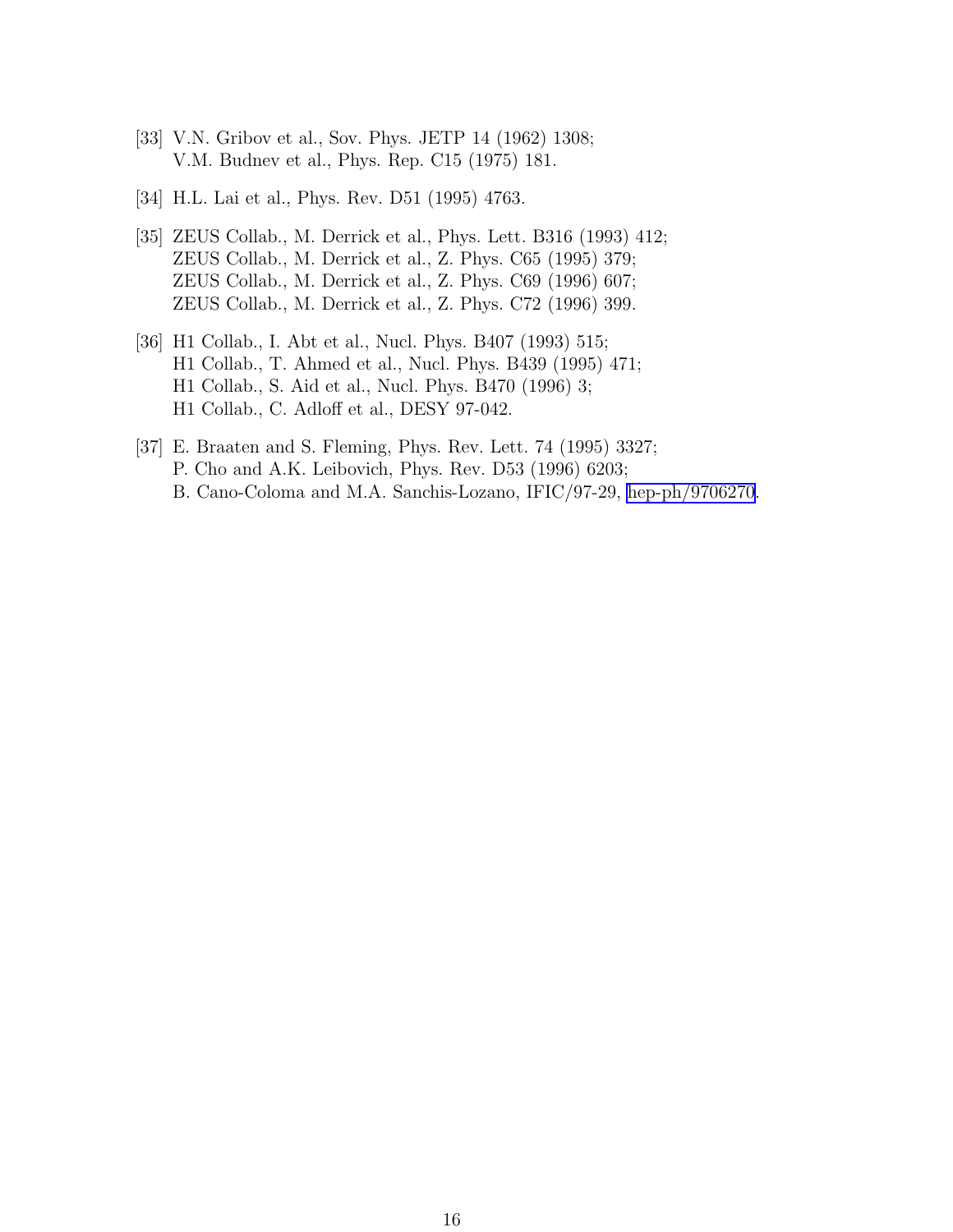<span id="page-25-0"></span>

| $J/\psi \rightarrow \mu^+\mu^-$ |           |            |            |          |  |  |  |
|---------------------------------|-----------|------------|------------|----------|--|--|--|
| W range $(GeV)$                 | 50-90     | 90-120     | 120-150    | 150-180  |  |  |  |
| 0.9 < z < 1                     | $14\pm4$  | $29 \pm 6$ | $27 \pm 6$ | $12\pm5$ |  |  |  |
| 0.4 < z < 0.9                   | $67+9$    | $53\pm8$   | $35 + 7$   | $26 + 7$ |  |  |  |
| z < 0.4                         | $19\pm 6$ |            |            |          |  |  |  |
| $J/\psi \rightarrow e^+e^-$     |           |            |            |          |  |  |  |
| $W$ range (GeV)                 | 50-90     | 90-120     | 120-150    | 150-180  |  |  |  |
| 0.9 < z < 1                     |           | $22 \pm 6$ |            |          |  |  |  |
| 0.5 < z < 0.9                   |           | $20 \pm 6$ | $33 + 7$   | $7\pm3$  |  |  |  |

Table 1: Number of events in the various z and W ranges for  $J/\psi \to \mu^+\mu^-$  and  $e^+e^-$ .

| $J/\psi \rightarrow \mu^+\mu^-, z < 0.9$                         |                     |               |                                 |                                 |          |                                |
|------------------------------------------------------------------|---------------------|---------------|---------------------------------|---------------------------------|----------|--------------------------------|
| W                                                                | $<$ $W$ $>$         | $\mathcal{A}$ | $\sigma_{ep}(0.4 < z < 0.9)$    | $\sigma_{ep}(z<0.9)$            | $\Phi_T$ | $\sigma_{\gamma p}(z<0.9)$     |
| (GeV)                                                            | (GeV)               |               | (nb)                            | (hb)                            |          | (hb)                           |
| 50-90                                                            | 73                  | 18%           | $1.74 \pm 0.23_{-0.14}^{+0.19}$ | $1.92 \pm 0.25_{-0.17}^{+0.22}$ | 0.0555   | $34.6 \pm 4.5_{-3.1}^{+4.0}$   |
| 90-120                                                           | 105                 | 24%           | $1.10 \pm 0.17_{-0.07}^{+0.10}$ | $1.23 \pm 0.19_{-0.09}^{+0.12}$ | 0.0232   | $53.0 \pm 8.2^{+5.2}_{-4.0}$   |
| 120-150                                                          | 134                 | 24\%          | $0.75 \pm 0.14^{+0.08}_{-0.04}$ | $0.84 \pm 0.16_{-0.06}^{+0.09}$ | 0.0157   | $53.5 \pm 10.2_{-3.8}^{+5.7}$  |
| 150-180                                                          | 162                 | 16\%          | $0.81 \pm 0.20^{+0.08}_{-0.07}$ | $0.90 \pm 0.22^{+0.10}_{-0.09}$ | 0.0110   | $81.8 \pm 20.0^{+9.1}_{-8.2}$  |
| $J/\psi \to e^+e^-$ , $z < 0.9$                                  |                     |               |                                 |                                 |          |                                |
| W                                                                | $\langle W \rangle$ | $\mathcal{A}$ | $\sigma_{ep}(0.5 < z < 0.9)$    | $\sigma_{ep}(z<0.9)$            | $\Phi_T$ | $\sigma_{\gamma p}(z<0.9)$     |
| (GeV)                                                            | (GeV)               |               | (nb)                            | (nb)                            |          | (nb)                           |
| 90-120                                                           | 107                 | 16\%          | $0.63 \pm 0.20^{+0.10}_{-0.06}$ | $0.79 \pm 0.25_{-0.08}^{+0.14}$ | 0.0232   | $34.1 \pm 10.8_{-3.4}^{+6.0}$  |
| 120-150                                                          | 136                 | 20%           | $0.85 \pm 0.18_{-0.09}^{+0.10}$ | $1.05 \pm 0.22^{+0.13}_{-0.13}$ | 0.0157   | $66.9 \pm 14.0^{+8.3}_{-8.3}$  |
| 150-180                                                          | 166                 | $7\%$         | $0.55 \pm 0.25^{+0.07}_{-0.09}$ | $0.68 \pm 0.31_{-0.11}^{+0.09}$ | 0.0110   | $61.8 \pm 28.2^{+8.2}_{-10.0}$ |
| $J/\psi \to \mu^+ \mu^-$ , $z < 0.8$ , $p_T^2 > 1 \text{ GeV}^2$ |                     |               |                                 |                                 |          |                                |
| W                                                                | $<$ $W$ $>$         | $\mathcal{A}$ | $\sigma_{ep}(0.4< z < 0.8)$     | $\sigma_{ep}(z<0.8)$            | $\Phi_T$ | $\sigma_{\gamma p}(z<0.8)$     |
| (GeV)                                                            | (GeV)               |               | (nb)                            | (nb)                            |          | (hb)                           |
| $50 - 80$                                                        | 70                  | 16\%          | $0.80 \pm 0.18^{+0.09}_{-0.05}$ | $0.93 \pm 0.21_{-0.06}^{+0.11}$ | 0.0452   | $20.6 \pm 4.6^{+2.5}_{-1.4}$   |
| 80-110                                                           | 96                  | 22%           | $0.65 \pm 0.12^{+0.07}_{-0.05}$ | $0.76 \pm 0.14^{+0.09}_{-0.07}$ | 0.0268   | $28.4 \pm 5.2_{-2.5}^{+3.2}$   |
| 110-180                                                          | 138                 | 18\%          | $0.89 \pm 0.19_{-0.08}^{+0.09}$ | $1.04 \pm 0.22^{+0.12}_{-0.10}$ | 0.0334   | $31.1 \pm 6.6_{-3.1}^{+3.5}$   |
| $J/\psi \to e^+e^-, z < 0.8, p_T^2 > 1 \text{ GeV}^2$            |                     |               |                                 |                                 |          |                                |
| W                                                                | $<$ $W$ $>$         | $\mathcal{A}$ | $\sigma_{ep}(0.5 < z < 0.8)$    | $\sigma_{ep}(z<0.8)$            | $\Phi_T$ | $\sigma_{\gamma p}(z<0.8)$     |
| (GeV)                                                            | (GeV)               |               | (hb)                            | (hb)                            |          | (hb)                           |
| 110-180                                                          | 142                 | 15%           | $0.70 \pm 0.18^{+0.08}_{-0.09}$ | $0.96 \pm 0.25_{-0.13}^{+0.12}$ | 0.0334   | $28.7 \pm 7.5_{-3.9}^{+3.6}$   |

Table 2: Inelastic  $J/\psi$  photoproduction cross sections for the muon and electron decay modes in the two regions  $z < 0.9$  and  $z < 0.8$ ,  $p_T^2 > 1$  GeV<sup>2</sup>. From left to right we give the W range, the W mean value  $( $W>$ ), the acceptance  $(A)$ , the measured ep cross$ sections, the ep cross sections extrapolated to  $z = 0$ , the flux factor  $(\Phi_T)$  and finally the  $\gamma p$  cross sections.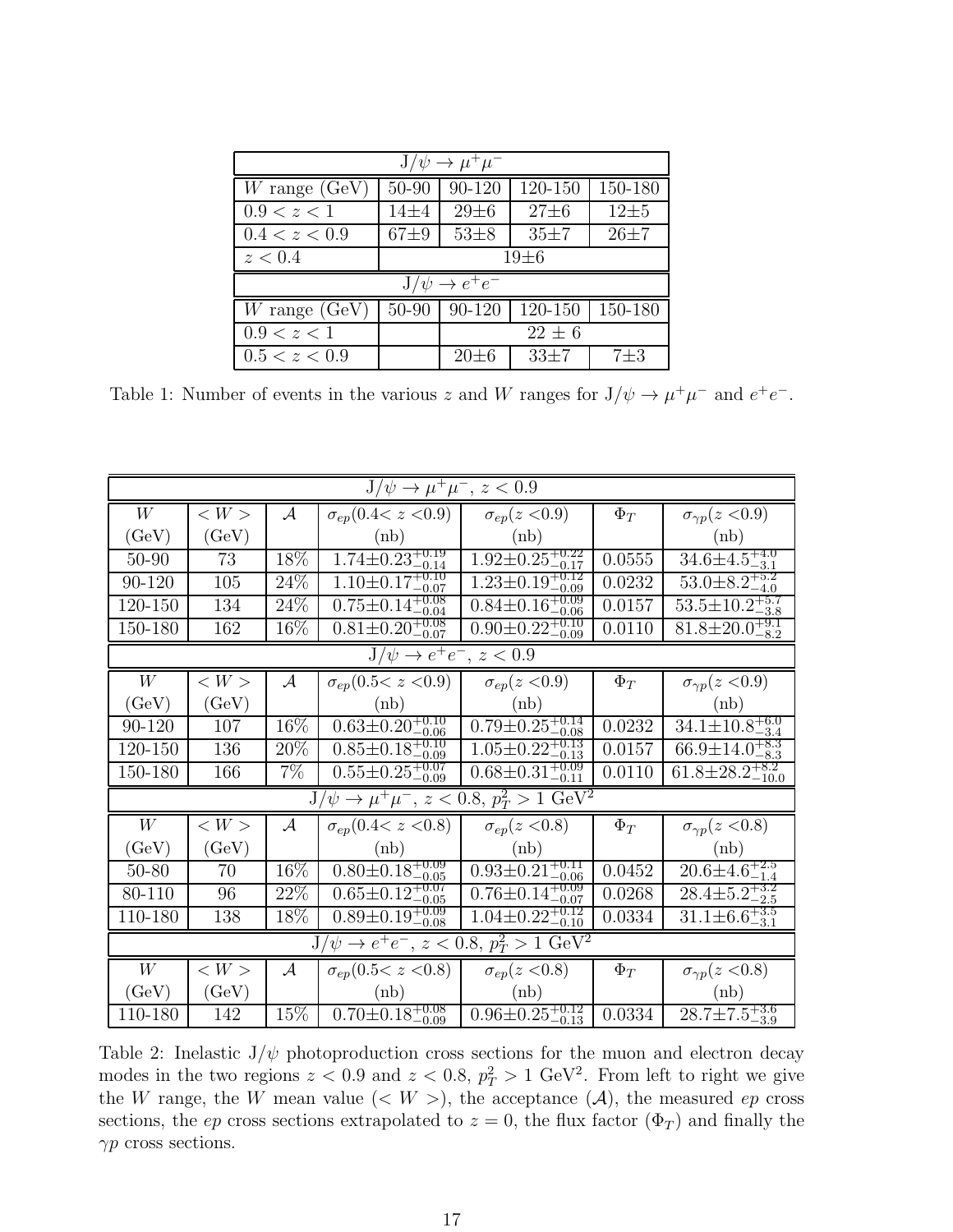<span id="page-26-0"></span>

| W         | $\langle W \rangle$          | $\sigma_{\gamma p}$ (0.4 < z < 0.9)                            | $\sigma_{\gamma p}$ (z < 0.9)                                |
|-----------|------------------------------|----------------------------------------------------------------|--------------------------------------------------------------|
| (GeV)     | $\left( \mathrm{GeV}\right)$ | (hb)                                                           | (nb)                                                         |
| 50-90     | 73                           | $31.4 \pm 4.1_{-2.5}^{+3.4}$                                   | $34.6 \pm 4.5_{-3.1}^{+4.0}$                                 |
| 90-120    | 106                          | $41.4\pm 6.0^{+3.0}_{-1.3}$                                    | $46.1 \pm 7.0^{+3.6}_{-2.2}$                                 |
| 120-150   | 135                          | $51.0 \pm 7.6_{-1.9}^{+4.5}$                                   | $\overline{57.8\pm}8.7^{+5.6}_{-3.0}$                        |
| 150-180   | 162                          | $68.2 \pm 14.5_{-5.5}^{+6.4}$                                  | $75.3 \pm 16.6^{+7.4}_{-6.9}$                                |
| W         | $\langle W \rangle$          | $\sigma_{\gamma p}$ $(0.4 < z < 0.8, p_T^2 > 1 \text{ GeV}^2)$ | $\sigma_{\gamma p}$ (z < 0.8, $p_T^2 > 1$ GeV <sup>2</sup> ) |
| (GeV)     | (GeV)                        | (hb)                                                           | (nb)                                                         |
| $50 - 80$ | 70                           | $17.7 \pm 4.0^{+2.0}_{-1.1}$                                   | $20.6 \pm 4.6^{+2.5}_{-1.4}$                                 |
| 80-110    | 96                           | $24.3 \pm 4.5_{-1.9}^{+2.6}$                                   | $28.4 \pm 5.2_{-2.5}^{+3.2}$                                 |
| 110-180   | 140                          | $25.7 \pm 4.2_{-2.1}^{+2.4}$                                   | $30.1 \pm 5.2_{-2.7}^{+3.0}$                                 |

Table 3: Cross sections  $\sigma_{\gamma p \to J/\psi X}$  for the phase space regions:  $0.4 < z < 0.9$  (top-left),  $z < 0.9$  (top-right),  $0.4 < z < 0.8$  and  $p_T^2 > 1$  GeV<sup>2</sup> (bottom-left),  $z < 0.8$  and  $p_T^2 > 1$ GeV<sup>2</sup> (bottom-right). The cross sections for  $0.4 < z < 0.9$  and for  $z < 0.9$  in the W range from 50 to 90 GeV come from the muon channel only. The first error is statistical, the second one comes from all the systematic errors added in quadrature. The other three measurements come from the combination of the electron and muon results as described in the text. The first error contains the contribution from statistical and decay channel specific errors while the second contains all sources of common systematic errors. In the regions  $0.4 < z < 0.8$ ,  $p_T^2 > 1 \text{ GeV}^2$  and  $z < 0.8$ ,  $p_T^2 > 1 \text{ GeV}^2$  for W in the range from 50 to 110 GeV only the muon channel data are used while for the highest bin electron and muon results were combined as explained in the text.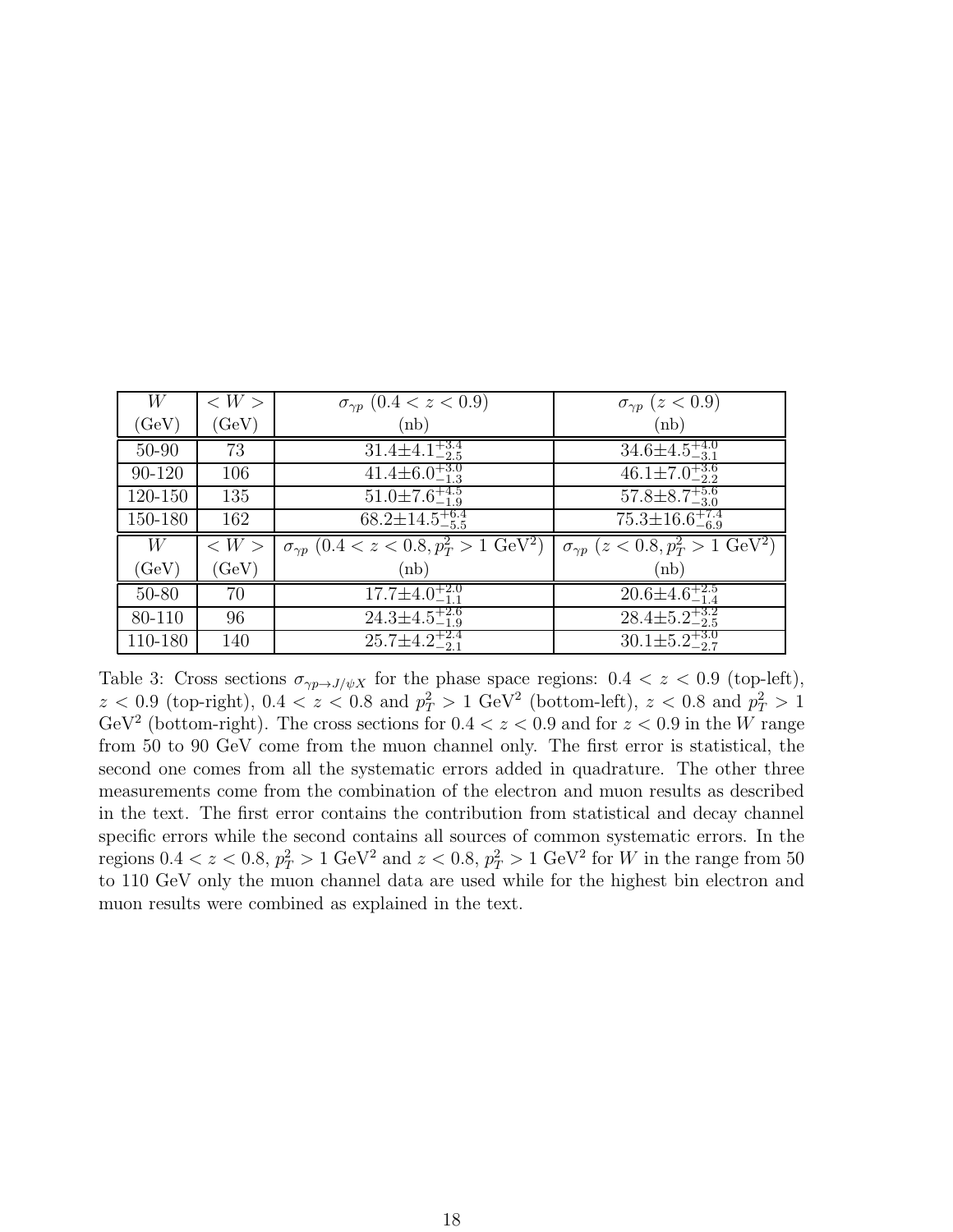<span id="page-27-0"></span>

Figure 1: Dominant inelastic  $J/\psi$  production mechanisms at HERA. Photon-gluon fusion is described by diagram (a). Diagrams (b) and (c) correspond to diffractive proton dissociation and resolved photon  $J/\psi$  production, respectively.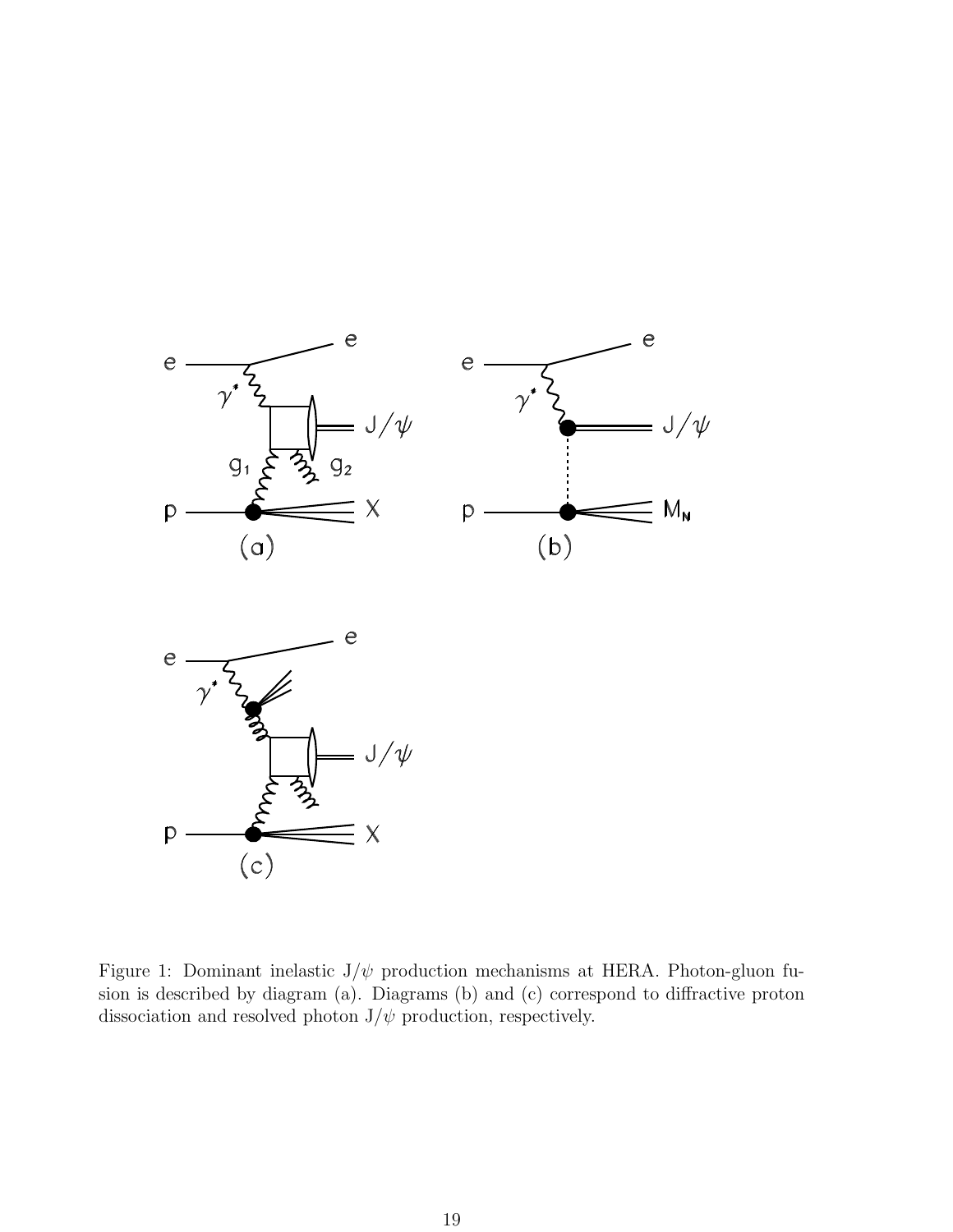<span id="page-28-0"></span>

Figure 2: Invariant mass spectrum for the muon pair sample (a) for  $0.4 < z < 0.9$  and (b) for  $z < 0.4$ , in the W range 50 to 180 GeV. The invariant mass spectrum for the electron pair sample  $(0.5 < z < 0.9$  and  $90 < W < 180$  GeV) is shown in (c). The muon mass spectrum (a) was fitted to the sum of a Gaussian and a flat background; the spectrum (b) was fitted to the sum of a Gaussian and a linear background. The electron mass spectrum (c) was fitted to the sum of the convolution of a Gaussian and a bremsstrahlung function plus a linear background.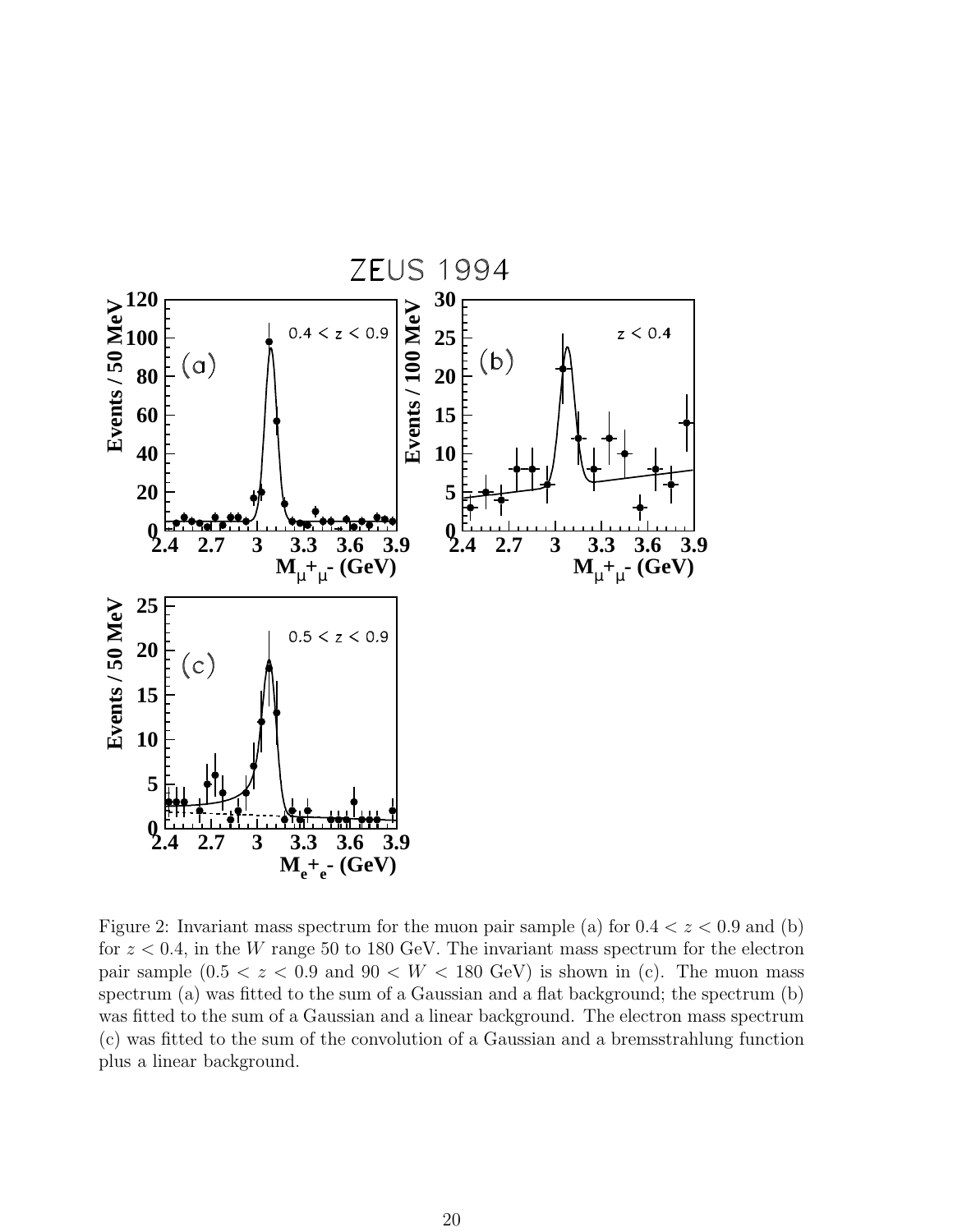<span id="page-29-0"></span>

Figure 3: In (a) the uncorrected W distribution of the  $\mu^+\mu^-$  data (full dots) with 0.4 <  $z < 1$  is compared to the mixture of HERWIG and EPSOFT (continuous histogram) described in section [5.](#page-16-0) In (b), (c) and (d) similar comparisons between data and the Monte Carlo mixture are shown for the distributions of  $p_T$  and polar angle  $\theta$  of the J/ $\psi$ and for the energy in the forward calorimeter  $E_{FCAL}$ , respectively. The Monte Carlo mixture is normalized to the number of measured events.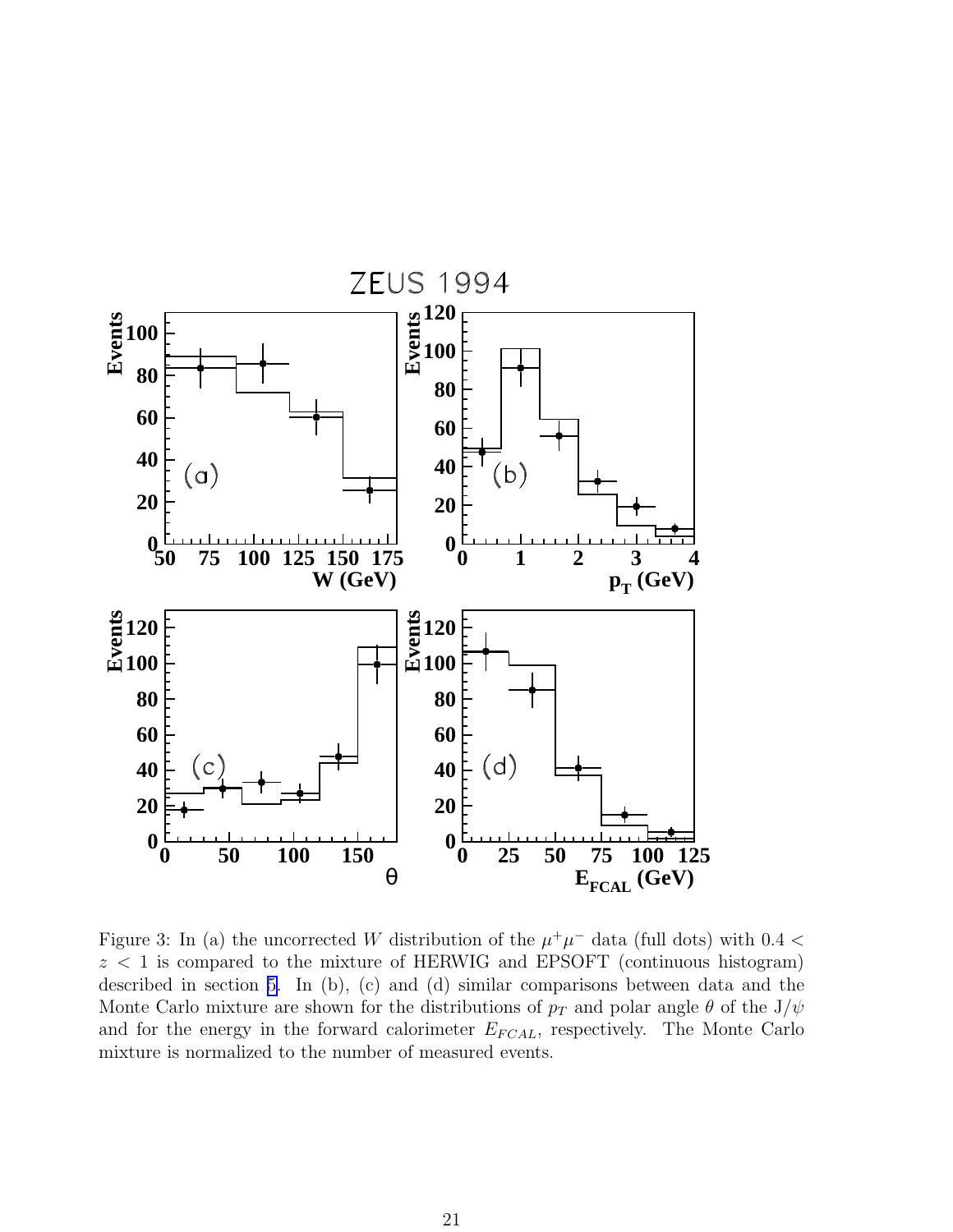<span id="page-30-0"></span>

Figure 4: The direct inelastic  $J/\psi$  photoproduction cross section as a function of W for  $z < 0.9$  $z < 0.9$  $z < 0.9$ . Data from ZEUS, H1 [[15](#page-23-0)], FTPS [\[9\]](#page-22-0), NA14 [\[10\]](#page-22-0) and EMC [[14\]](#page-23-0) are shown. The ZEUS result at the lowest W value is obtained with the muon channel only. The inner error bar indicates the statistical uncertainty, the outer error bar the quadratic sum of the statistical and systematic uncertainties. This is also true for the results from H1, FTPS and EMC Collaborations. The other three ZEUS measurements come from the combination of the electron and muon results as described in the text. The inner error bars represent the statistical and decay channel specific errors added in quadrature, the outer ones the statistical, decay specific and common systematic errors added in quadrature. The lines correspond to the NLO prediction from[[1](#page-22-0)] assuming the GRV [\[27\]](#page-23-0) (continuous), MRSG [\[30\]](#page-23-0) (dashed) and CTEQ3M [\[34\]](#page-24-0) (dotted-dashed) gluon distributions with  $m_c = 1.4$  GeV and  $\Lambda_{QCD} = 300$  MeV, the dotted curve was obtained with GRV,  $m_c = 1.55$  GeV and  $\Lambda_{QCD} = 215$  MeV. The curves are scaled up by a factor of 1.15 to take into account the contribution from  $\psi' \to J/\psi X$ .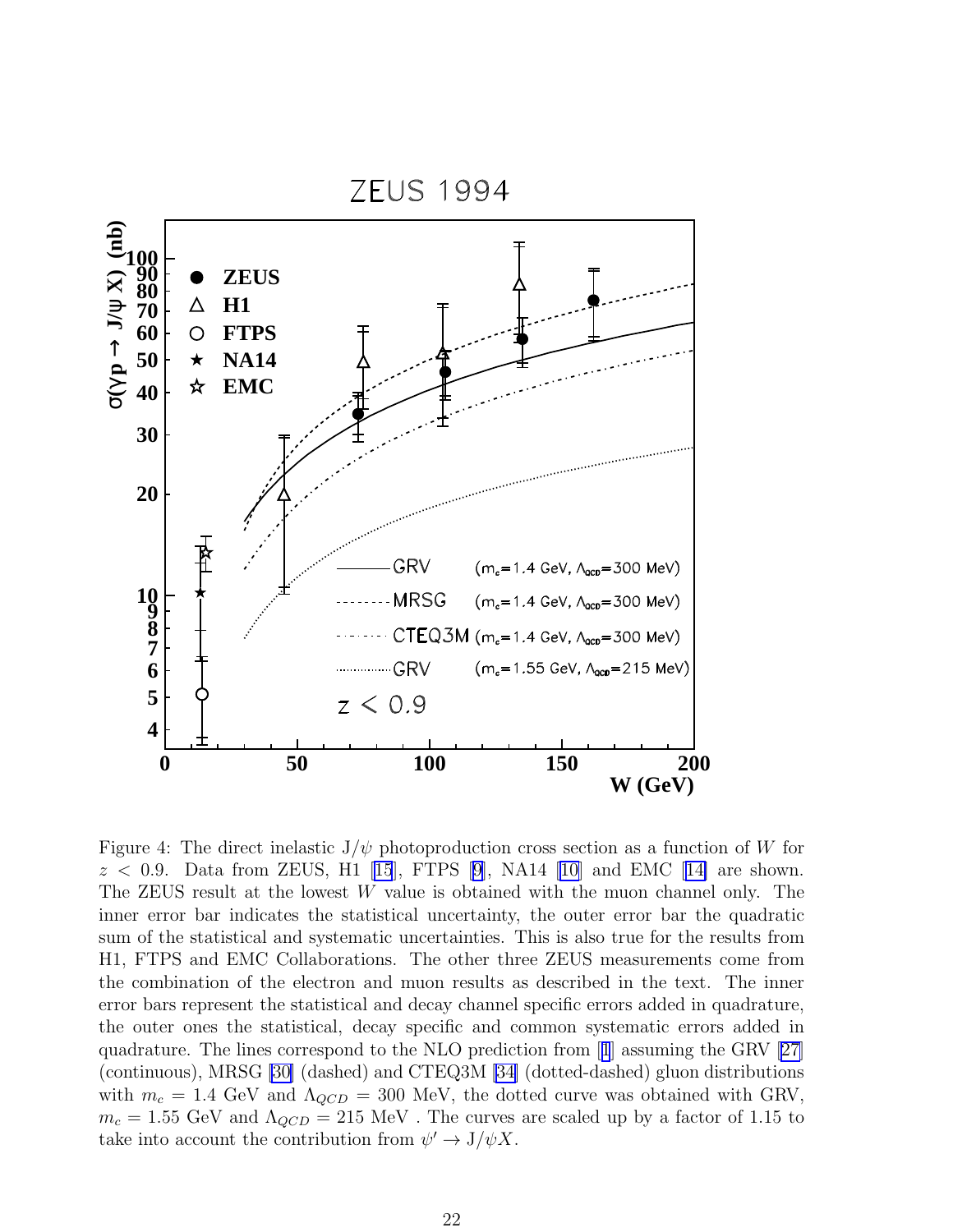<span id="page-31-0"></span>

Figure 5: The direct inelastic  $J/\psi$  photoproduction cross section as a function of W for  $z < 0.8$  and  $p_T^2 > 1$  GeV<sup>2</sup>. Data from ZEUS and H1 [\[15\]](#page-23-0) are shown. The ZEUS results in the lowest two  $W$  bins are obtained with the muon channel only. The inner error bars indicate the statistical uncertainties, the outer error bars the quadratic sum of the statistical and systematic uncertainties. This is also true for the results from the H1 Collaboration. The ZEUS measurement in the highest  $W$  bin comes from the combination of the electron and muon results as described in the text. The inner error bar represents the statistical and decay channel specific errors added in quadrature, the outer one the statistical, decay specific and common systematic errors added in quadrature. The lines correspond to the NLO prediction from [\[1](#page-22-0)] assuming the GRV[[27](#page-23-0)] (continuous), MRSG [[30](#page-23-0)] (dashed) and CTEQ3M [\[34\]](#page-24-0) (dotted-dashed) gluon distributions with  $m_c = 1.4$  GeV and  $\Lambda_{QCD} = 300$  MeV. The curves are scaled up by a factor of 1.15 to take into account the contribution from  $\psi' \to J/\psi X$ .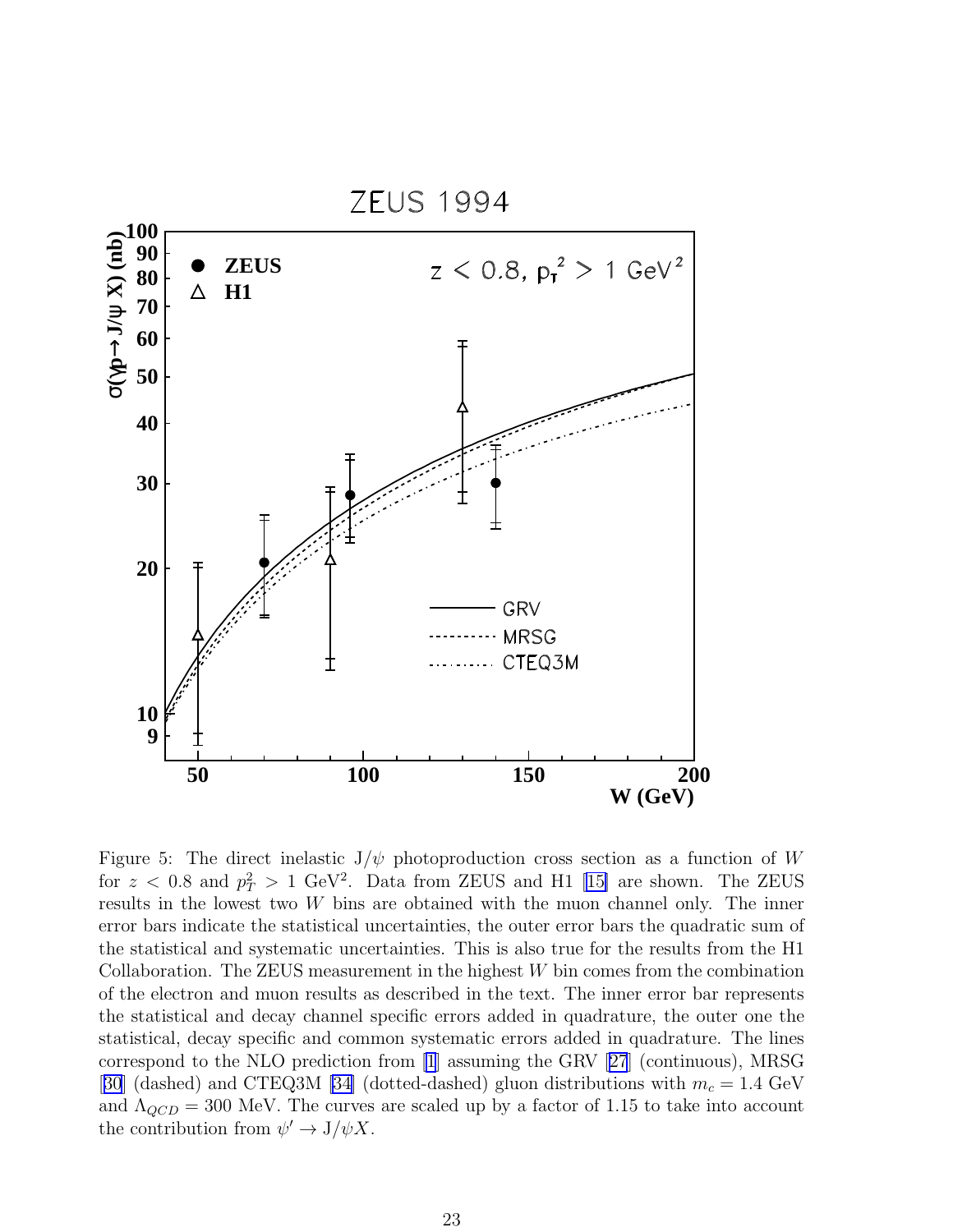<span id="page-32-0"></span>

Figure 6: Differential cross section  $d\sigma/dp_T^2$  for the inelastic  $J/\psi \to \mu^+\mu^-$  sample with  $50 < W < 180$  $50 < W < 180$  $50 < W < 180$  GeV and  $z < 0.9$ . Data from ZEUS and H1 [[15\]](#page-23-0) are shown. The error bars indicate the quadratic sum of the statistical and systematic uncertainties. The NLO computation[[1](#page-22-0)] with the GRV [\[27\]](#page-23-0) structure function,  $m_c = 1.4$  GeV and  $\Lambda_{QCD} = 300$ MeV is shown as the solid line. The theoretical curve is drawn only for  $p_T^2 > 1 \text{ GeV}^2$ because in the low  $p_T$  region the calculation is not reliable. In the theoretical curve the 15% contribution of the  $\psi'$  has not been included.